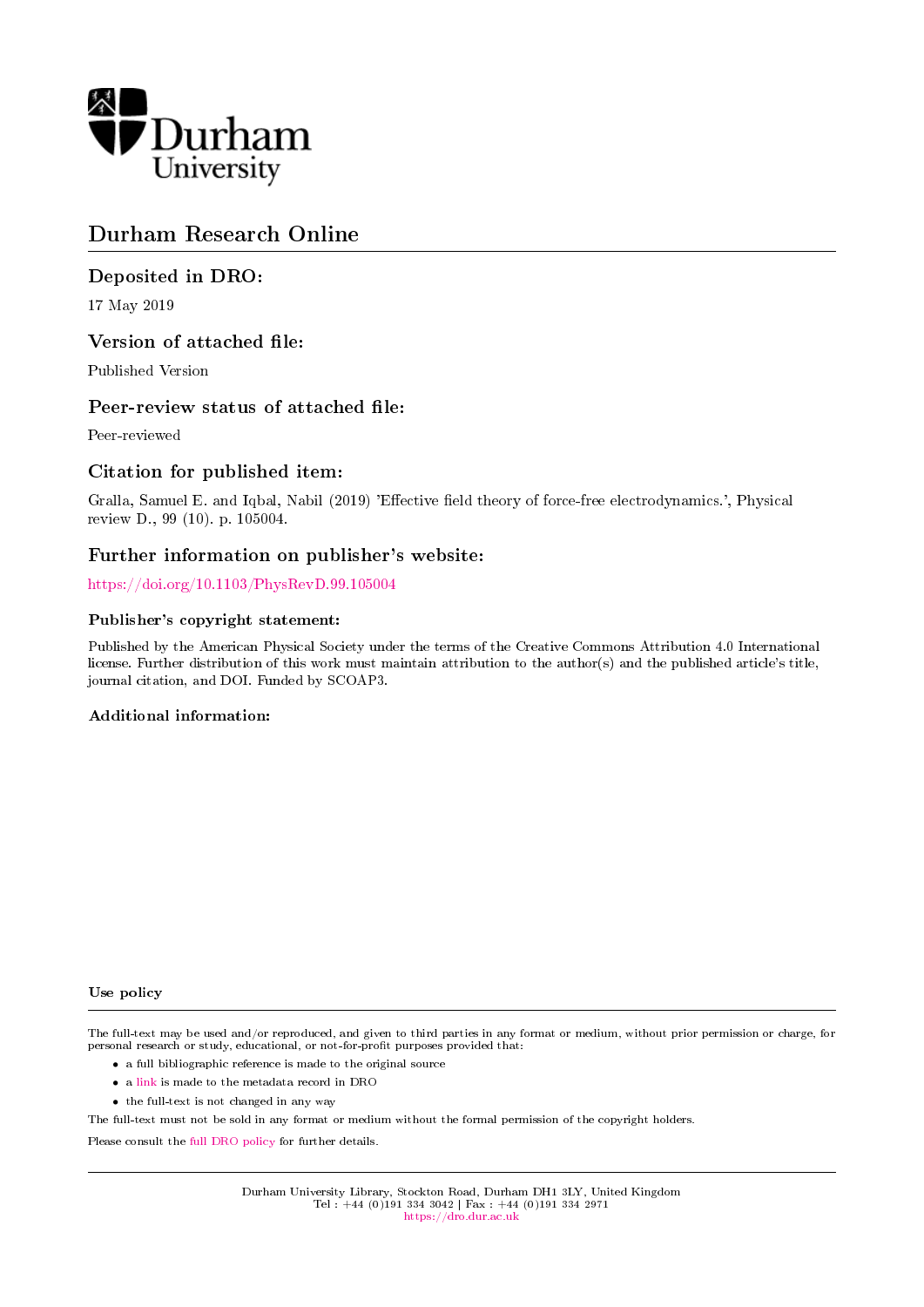## Effective field theory of force-free electrodynamics

Samuel E. Gralla<sup>[1,\\*](#page-1-0)</sup> and Nabil Iqbal<sup>2,[†](#page-1-1)</sup>

<span id="page-1-4"></span><sup>1</sup>Department of Physics, University of Arizona, Tucson, Arizona 85721, USA<br><sup>2</sup>Centre for Bartiele Theory, Dangetwent of Mathematical Sciences, Durham Univ.  $^{2}$ Centre for Particle Theory, Department of Mathematical Sciences, Durham University, South Road, Durham DH1 3LE, United Kingdom

> (Received 23 February 2019; published 14 May 2019)  $\bigcirc$

Force-free electrodynamics (FFE) is a closed set of equations for the electromagnetic field of a magnetically dominated plasma. There are strong arguments for the existence of force-free plasmas near pulsars and active black holes, but FFE alone cannot account for the observational signatures, such as coherent radio emission and relativistic jets and winds. We reformulate FFE as the effective field theory of a cold string fluid and initiate a systematic study of corrections in a derivative expansion. At leading order the effective theory is equivalent to (generalized) FFE, with the strings comprised by magnetic field line world sheets. Higher-order corrections generically give rise to nonzero accelerating electric fields ( $\mathbf{E} \cdot \mathbf{B} \neq 0$ ). We discuss potential observable consequences and comment on an intriguing numerical coincidence.

DOI: [10.1103/PhysRevD.99.105004](https://doi.org/10.1103/PhysRevD.99.105004)

#### I. INTRODUCTION

The astronomical universe abounds with spectacular phenomena that defy explanation years or even decades after discovery. Among these persistent puzzles are the origin of ultra high-energy cosmic rays, the mechanism of coherent radio emission (from pulsars and fast radio bursts), and the formation of relativistic particle jets and winds [1–[4\]](#page-15-0). Simple energetics implicates compact objects (neutron stars and black holes) in all of these phenomena, but a complete theoretical treatment has remained elusive. The foundations are secure [\[5,6\]:](#page-15-1) rapid rotation and strong magnetic fields give rise to diffuse plasma that efficiently carries energy away from the central object. But how does this energy get converted into the signals we see?

The energy-carrying plasma is elegantly described by the theory of force-free electrodynamics (FFE) [7–[9\].](#page-15-2) The assumption is that charged particles are sufficiently plentiful that they screen the electric field (setting  $\mathbf{E} \cdot \mathbf{B} = 0$ with  $B^2 > E^2$ , but sufficiently diffuse that they exchange little stress-energy with the fields (setting  $\mathbf{j}_{el} \cdot \mathbf{E} = 0$ and  $\rho_{el}E + j_{el} \times B = 0$ ). These conditions are expressed covariantly as

<span id="page-1-6"></span>
$$
\epsilon^{\mu\nu\rho\sigma} F_{\mu\nu} F_{\rho\sigma} = 0 \quad \text{(degenerate)}, \tag{1a}
$$

<span id="page-1-1"></span><span id="page-1-0"></span>[\\*](#page-1-4) sgralla@email.arizona.edu [†](#page-1-4) nabil.iqbal@durham.ac.uk

<span id="page-1-5"></span>
$$
F^{\mu\nu}F_{\mu\nu} > 0 \quad (magnetically dominated), \qquad (1b)
$$

<span id="page-1-2"></span>as well as

$$
j_{el}^{\mu}F_{\mu\nu} = 0 \quad \text{(force-free)}.
$$
 (2)

<span id="page-1-3"></span>When combined with Maxwell's equations  $(j^{\mu}_{el} = \nabla_{\nu} F^{\mu\nu})$ and  $\nabla_{\mu} F_{\rho \sigma} = 0$ , the force-free condition [\(2\)](#page-1-2) becomes

$$
\nabla_{\left[\mu} F_{\rho \sigma\right]} = 0, \qquad F_{\sigma\nu} \nabla_{\mu} F^{\mu\nu} = 0. \tag{3}
$$

Remarkably, Eqs. [\(3\)](#page-1-3) and [\(1\)](#page-11-0) comprise a well-posed (hyperbolic) evolution system [\[8,10](#page-15-3)–12]: these nonlinear equations can be used to evolve the electromagnetic field forward in time in a self-consistent manner, while making no reference to the dynamics of the charges themselves.

There are strong theoretical arguments that active pulsars and black holes possess force-free plasmas (see [\[5,6\]](#page-15-1) and many later references). Famously, this enables efficient extraction of the rotational energy of the compact object. However, a purely force-free magnetosphere cannot accelerate particles into jets, winds, or cosmic rays (it has  $\mathbf{E} \cdot \mathbf{B} = 0$  exactly), and it cannot radiate at any wavelength not put in by initial/boundary conditions (as a theory with no intrinsic scale). In other words, FFE alone is too simple to account for observations.

The most common approach to going beyond FFE is to invoke large departures in small regions, such as particle acceleration in a reconnecting current sheet. While this kind of violation is undoubtedly part of the story, the many remaining puzzles—notably the lack of a coherent radiation mechanism—have motivated us to try the opposite

Published by the American Physical Society under the terms of the [Creative Commons Attribution 4.0 International](https://creativecommons.org/licenses/by/4.0/) license. Further distribution of this work must maintain attribution to the author(s) and the published article's title, journal citation, and DOI. Funded by SCOAP<sup>3</sup>.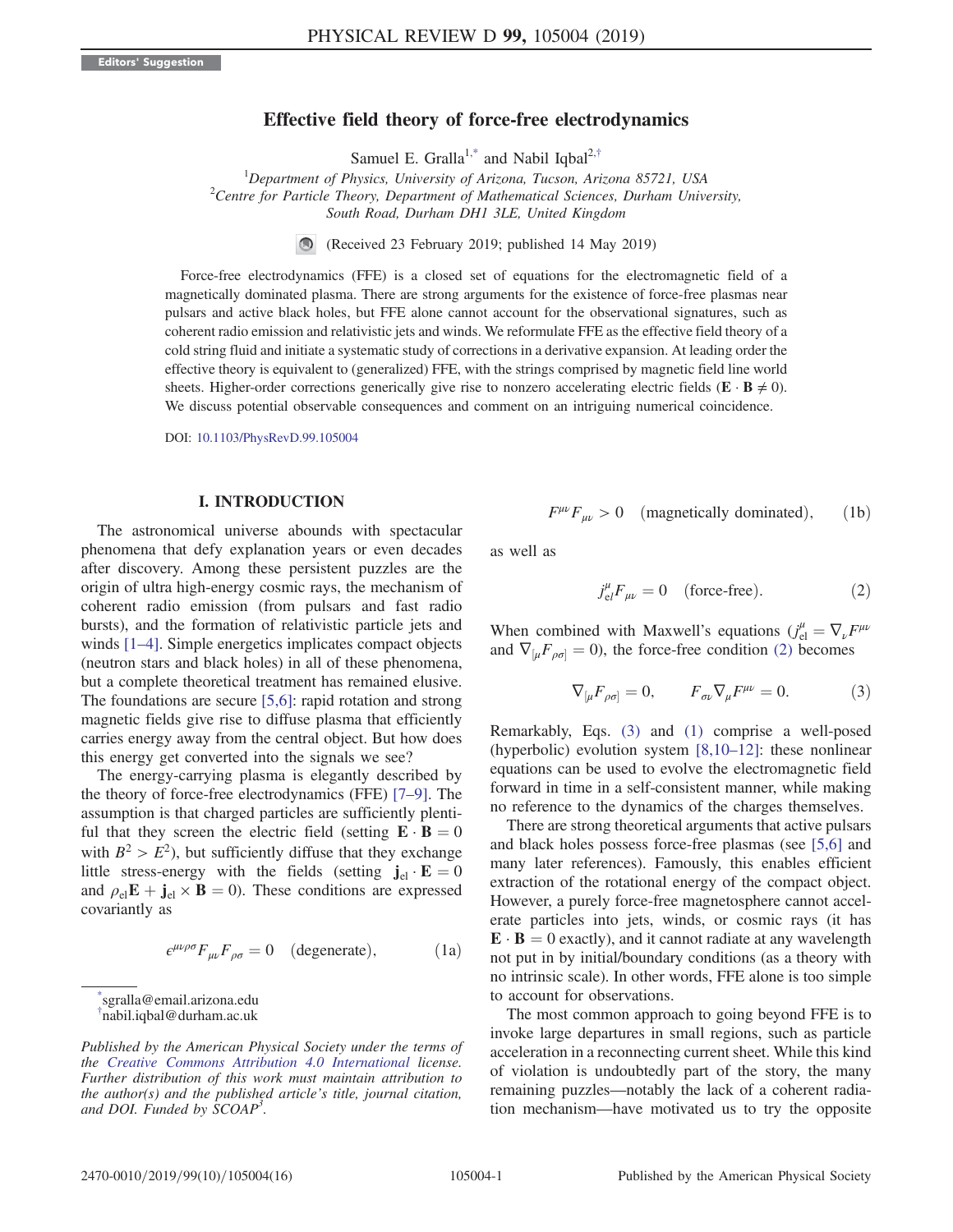tack of studying *small* departures in *large* regions. Plausibly, a numerically small correction could become important via the growth of an instability—perhaps of exactly the clumping character needed to provide the observed radio emission. Similarly, even a small amount of  $\mathbf{E} \cdot \mathbf{B}$  could assist with explaining the origin of pulsar winds or the loading of relativistic jets in active galactic nuclei, while an anomalously large correction could account for high-energy cosmic rays.

We therefore propose—and begin—a systematic study of corrections to force-free electrodynamics. While ultimately such corrections ought to be derivable from the fundamental theory of quantum electrodynamics (QED), in practice this is difficult even for the leading force-free behavior. We will therefore resort to the framework of effective field theory (EFT), based on the mantra that whatever *can* appear, *will* appear. The effective field theorist need only identify the symmetries that characterize the relevant phase (in this case a cold, strongly magnetized plasma), after which she simply writes down every allowed correction. Each term will come with a coefficient of undetermined size that could in principle be computed from microscopics. If the symmetries are realized correctly, then by definition the needed correction is somewhere in this list, and an exhaustive study of the phenomenology is bound to find it eventually.

In fact, the first steps in this program of correcting FFE have already been taken in disguise. In Ref. [\[13\],](#page-15-4) a reformulation of magnetohydrodynamics (MHD) was presented where it was argued that the theory could be efficiently reorganized from a strictly symmetry-based point of view, taking as fundamental starting principles not Maxwell's equations but rather the conservation of stress-energy and magnetic flux,

$$
\nabla_{\mu}T^{\mu\nu} = 0, \qquad \nabla_{\mu}J^{\mu\nu} = 0, \tag{4}
$$

<span id="page-2-1"></span><span id="page-2-0"></span>where  $T_{\mu\nu}$  is symmetric and  $J^{\mu\nu}$  is the dual of the usual field strength

$$
J^{\mu\nu} = \frac{1}{2} \epsilon^{\mu\nu\rho\sigma} F_{\rho\sigma}.
$$
 (5)

The authors noted that a consistent zero-temperature realization is possible; this turns out to be a generalized form of FFE studied previously in [\[14\].](#page-15-5) It can also be seen directly that Eqs. [\(4\)](#page-2-0) correspond to FFE when  $T^{\mu\nu}$  is the Maxwell stress-energy tensor and  $J^{\mu\nu}$  is the dual field strength. $<sup>1</sup>$ </sup>

The program of correcting FFE can thus be organized as obtaining sets of closed, consistent equations respecting the conservation laws [\(4\)](#page-2-0) and reducing to FFE in some limit. In principle the approach of Ref. [\[13\]](#page-15-4) already allows one to study corrections to FFE; however, the methods are somewhat cumbersome, as their formalism required certain constraints to be satisfied off-shell, and it proved difficult to maintain these constraints at higher orders in the derivative expansion. The main technical advance in this paper is the identification of an action principle whose field equations are precisely the conservation laws [\(4\)](#page-2-0). Using a generalization of ideas used in hydrodynamics [\[15\],](#page-15-6) we promote the field line world sheets of FFE to true dynamical degrees of freedom and assign to each a "world sheet magnetic photon" that accounts for the conserved flux. We can thereby invent consistent theories by writing down scalars.

Using this approach, we find that the unique scale-free theory at leading ("ideal") order in derivatives is precisely FFE. The most general ideal theory is that studied previously in [\[14\]](#page-15-5) as generalized FFE and in [\[13\]](#page-15-4) as zerotemperature magnetohydrodynamics. At higher order in derivatives there are a variety of corrections, and we focus on those that give rise to nonzero  $\mathbf{E} \cdot \mathbf{B}$ . Interestingly, these corrections are "topological" in that they affect only the field strength without affecting the equations of motion. This nevertheless has observable consequences, since it is the field strength that accelerates particles. We consider one simple such correction in detail and estimate the size required to account for pulsar winds. Tantalizingly, the needed length scale is similar to the wavelength of coherent radio emission, suggesting that one length scale could perhaps account for both.

In addition to practical astrophysical consequences, we also hope that the symmetry-based approach to FFE will shed more light on its regime(s) of validity. Force-free fields arise in a wide variety of physical circumstances: Besides the compact object magnetospheres considered here, they also occur in the solar corona [\[16\]](#page-15-7) and even in relaxed laboratory plasmas [\[17\].](#page-15-8) These three types of plasma are in entirely different physical regimes, and indeed entirely different physical arguments converge on the force-free description in each case. (We have presented only the argument relevant to compact objects.) A helpful analogy here is perhaps the Landau theory of Fermi liquids (see e.g., [\[18\]](#page-15-9)): a wide class of metals are described by Fermi liquids not because interactions are always weak, but rather because Fermi liquid theory can be formulated as an effective theory with (almost) no relevant operators [\[19,20\]](#page-15-10). Here we suggest that a similar argument provides a basis for the ubiquity of FFE.

In Sec. [II](#page-3-0) we review the philosophy of effective field theory, identify the relevant microscopic symmetries of QED, and motivate the emergent symmetries of our effective action. Readers uninterested in motivation may skip to Sec. [III](#page-5-0), where we prove that the field equations are conservation laws and study the derivative expansion. In Sec. [IV](#page-9-0) we consider some simple solutions. Finally in Sec. [V](#page-10-0) we attempt to connect with observations.

<sup>&</sup>lt;sup>1</sup>Conservation of J is equivalent to  $dF = 0$  or  $F = dA$ . It is easy to check that  $\nabla_{\mu}T^{\mu\nu} = -F_{\mu\nu}\nabla_{\rho}F^{\rho\nu}$  then holds as an identity.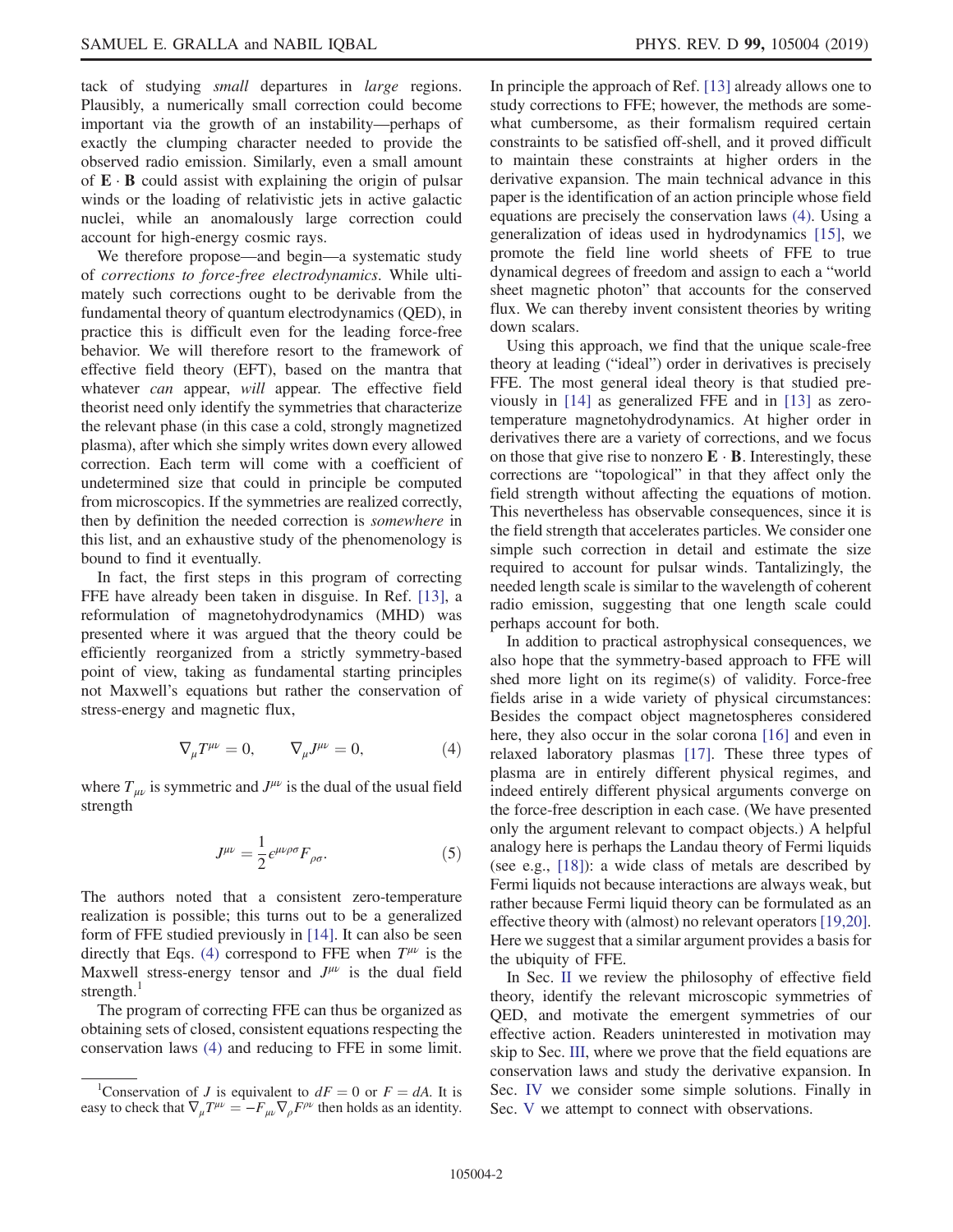Our metric  $g_{\mu\nu}$  has signature  $($ -+++). The spacetime volume element is denoted  $\epsilon^{\mu\nu\rho\sigma}$  ( $\star$  is the Hodge dual), with  $\varepsilon^{\mu\nu}$  referring to an induced element on a submanifold. We use Heaviside-Lorentz units with  $\hbar = c = 1$ .

#### II. SYMMETRIES

#### <span id="page-3-0"></span>A. Microscopic symmetries of the system

The microscopic description of our system is presumably QED, which we regard as nonperturbatively defined by the path integral. A full solution of QED would entail a complete knowledge of this path integral as a function of external sources, from which any desired correlation function can be computed by differentiation. Here we are interested in sources associated with conserved quantities, as only these are expected to have a simple universal description.

As mentioned in the Introduction, there are two conserved currents of interest. One is the stress tensor  $T^{\mu\nu}$ , whose source is the metric, and whose conservation follows as usual from diffeomorphism invariance.

The other is the 2-form current  $J^{\mu\nu}$  that measures magnetic flux. Interestingly, the symmetry principle behind the conservation of such higher-form currents has only recently been studied systematically and is called a generalized global symmetry [\[21\].](#page-15-11) Such symmetries have found applications in diverse physical contexts, ranging from constraining the phase structure of gauge theories and topological phases [\[22](#page-15-12)–28] to an understanding of gauge bosons as Goldstone modes [\[21,29,30\]](#page-15-11) to symmetry-based formulations of hydrodynamics [\[13,31](#page-15-4)–36]. The realization of the generalized global symmetry associated with the conservation of magnetic flux will be a technical tool in our analysis (we call it the "magnetic photon shift"); for now we simply note that the source for the 2-form current  $J^{\mu\nu}$  is a fixed 2-form classical field that we call  $b_{\mu\nu}$ .

<span id="page-3-1"></span>We therefore take the partition function to depend on these sources,

$$
Z[g, b] = \int [d\psi dA] \exp (iS_{\text{QED}}[\psi, A; g, b]), \qquad (6)
$$

<span id="page-3-2"></span>where  $S_{\text{ORD}}$  is the microscopic QED action,

$$
S_{\text{QED}} = \int d^4x \sqrt{-g} \left( -\frac{1}{4} (dA)^2 + \bar{\psi} (\not{D} + m) \psi + \frac{1}{4} b_{\mu\nu} \epsilon^{\mu\nu\rho\sigma} (dA)_{\rho\sigma} \right).
$$
 (7)

<span id="page-3-5"></span>The associated correlation functions are (by definition) the stress-energy and 2-form current,

$$
\langle T^{\mu\nu}\rangle \equiv \frac{2}{\sqrt{-g}} \frac{\delta W[g, b]}{\delta g_{\mu\nu}}, \qquad \langle J^{\mu\nu}\rangle \equiv \frac{2}{\sqrt{-g}} \frac{\delta W[g, b]}{\delta b_{\mu\nu}}, \quad (8)
$$

<span id="page-3-7"></span>where  $W = -i \log Z$ . In these equations it is implied that, after variation, one sets  $g_{\mu\nu}$  and  $b_{\mu\nu}$  to values corresponding to the background of interest. The metric of course describes external gravitational fields, while *b* describes the external charge density  $j_{ext} = \star db$ ,

$$
j_{\text{ext}}^{\sigma} = -\frac{1}{2} \epsilon^{\sigma \rho \mu \nu} \partial_{\rho} b_{\mu \nu}.
$$
 (9)

We then *define* the field strength  $\langle F_{\mu\nu} \rangle$  by  $\star F = J$ ,

$$
\frac{1}{2}\epsilon^{\mu\nu\rho\sigma}\langle F_{\rho\sigma}\rangle = \langle J^{\mu\nu}\rangle.
$$
 (10)

This agrees with the usual definition  $F = dA$  when the dynamical variable is the gauge field A, but will more generally apply when other dynamical fields are used. The field strength behaves as usual with respect to external charges, pushing them around by the Lorentz force law (Appendix [D\)](#page-13-0).

<span id="page-3-4"></span>For our purposes a symmetry of the theory is captured<sup>2</sup> by an invariance of the partition function with respect to a transformation of the sources. From [\(6\),](#page-3-1) we see that QED has the symmetries

$$
Z[\phi^*g, \phi^*b] = Z[g, b], \qquad (11a)
$$

$$
Z[g, b + d\Lambda] = Z[g, b], \qquad (11b)
$$

<span id="page-3-3"></span>where  $\phi^*$  is the action of a diffeomorphism and  $\Lambda$  is an arbitrary 1-form. Note that the  $U(1)$  gauge symmetry of electromagnetism as written in [\(7\)](#page-3-2) does not result in such an invariance of the partition function.

To each symmetry is associated a conservation law. Varying with respect to an infinitesimal 1-form shift  $b \to b + d\Lambda$ , from [\(11b\)](#page-3-3) we find  $\nabla_{\mu} \langle J^{\mu\nu} \rangle = 0$ . Varying to respect to an infinitesimal diffeomorphism and using this result, it follows from [\(11\)](#page-3-4) that

$$
\nabla_{\mu} \langle T^{\mu \nu} \rangle = \frac{1}{2} (db)^{\nu}{}_{\rho \sigma} \langle J^{\rho \sigma} \rangle. \tag{12}
$$

<span id="page-3-6"></span>The right-hand side reflects nonconservation in the presence of an external electric current db. Thus in the absence of external electric charge, the symmetries [\(11\)](#page-3-4) imply the conservation of the correlators [\(8\),](#page-3-5)

$$
\nabla_{\mu} \langle T^{\mu \nu} \rangle = 0, \qquad \nabla_{\mu} \langle J^{\mu \nu} \rangle = 0. \tag{13}
$$

This presentation of QED minimizes the importance of the particular degrees of freedom  $(\psi, A_\mu)$  that are integrated over

<sup>&</sup>lt;sup>2</sup>The generalized global symmetry in question is represented on the dynamical fields by a transformation parametrized by a closed but not exact 1-form  $\Lambda$ . However, this can be promoted to an invariance of the partition function under a transformation by an *arbitrary* 1-form  $\Lambda$  by shifting b by  $d\Lambda$  to compensate, as in [\(11b\)](#page-3-3); see Appendix [A](#page-11-1) for more discussion of this point.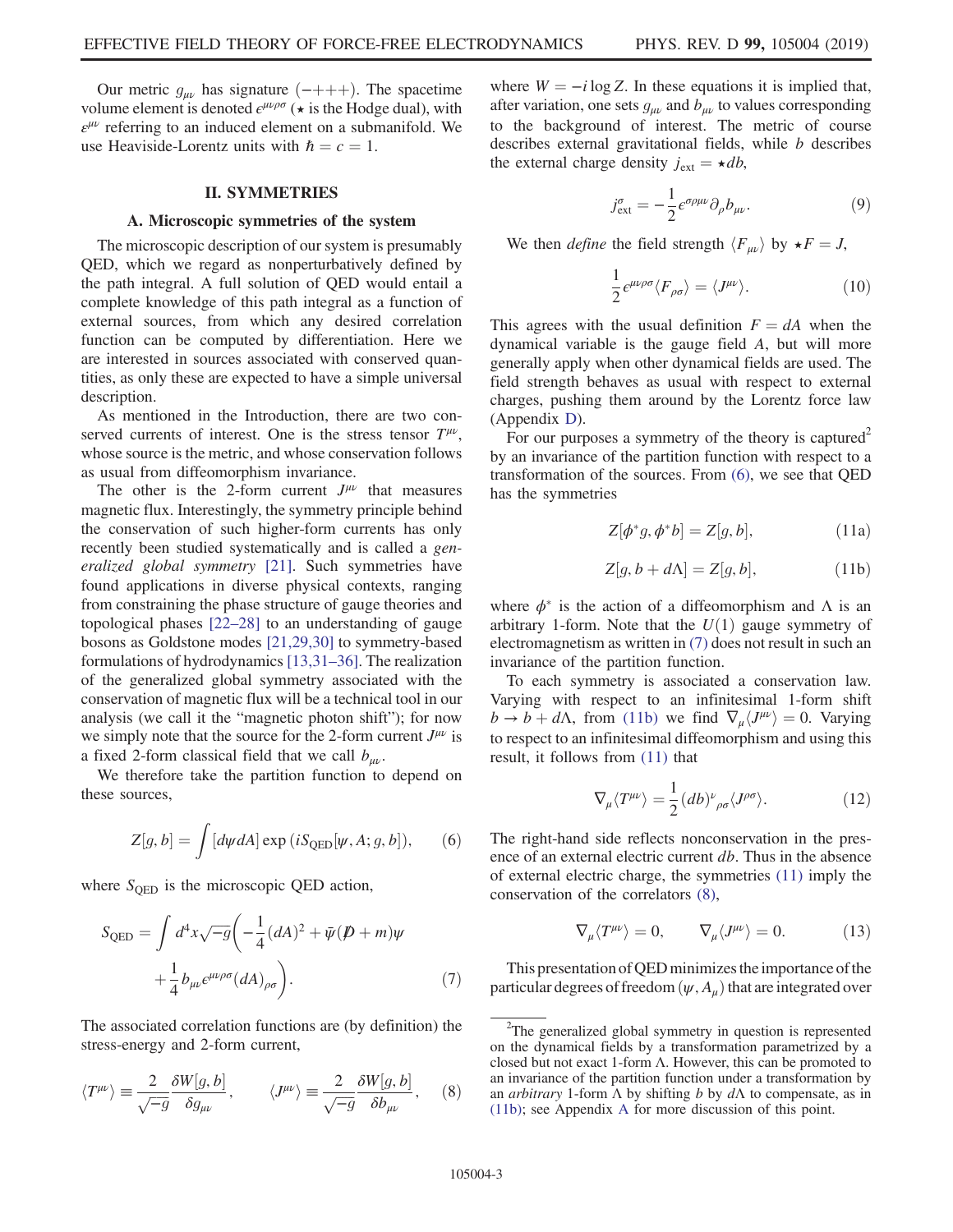in the path integral. While these degrees of freedom are weakly coupled near the vacuum of empty space, they are not necessarily the ideal degrees of freedom for describing a strong-field plasma. Theidea of EFTis that there should exist a new set of fields  $\Phi$  with a new local action  $S_{\text{EFT}}$  that reproduces the partition function in the regime of interest,

<span id="page-4-0"></span>
$$
Z[g, b] \approx \int [d\Phi] \exp(iS_{\text{EFT}}[\Phi; g, b]), \quad (14)
$$

while also providing a simpler description in this regime. We have chosen to regard [\(6\)](#page-3-1) as exact and [\(14\)](#page-4-0) as approximate, but most properly we only require an overlapping regime of validity.<sup>3</sup> As a practical matter, our task is to identify appropriate degrees of freedom Φ for a strong-field plasma, subject only to the restriction that the partition function respects the symmetries [\(11\).](#page-3-4)

### B. Emergent symmetries of description

Our task now is to identify degrees of freedom relevant to the macroscopic description of strong-field plasma and express them as a list of fields subject to certain local symmetries. Presumably different choices result in different phases that we can attempt to link to precise microscopic models. We have made a choice which reproduces (at leading order) the expected phenomenology of strong-field plasma; as we discuss, this is a natural generalization of the effective action for hydrodynamics of [\[15\]](#page-15-6) to the case of higher-form symmetry, with a slight enlargement of symmetries that we discuss below.

We begin, however, by providing an independent physical motivation. Note first that while the full theory has a conserved field line number (the magnetic flux), it offers no provision for tracking individual field lines in time. There is simply no way, in general, to say which field line at some later time is the "same" one as at some earlier time. However, in some regimes of plasma physics we can attempt this identification by following the motion of individual charges attached to the lines.<sup>4</sup> Our EFT will integrate out the charges entirely, but we will retain this vestige of their existence by nevertheless taking the degrees of freedom to be strings. At leading order these strings will be the field lines of a fluxconserving magnetic field, but at higher orders they will not precisely align with the physical flux  $J^{\mu\nu}$ .

We label each string by a pair of numbers  $\Phi_1$  and  $\Phi_2$ (this could be the  $x$ ,  $y$  position where the string pierces a fiducial surface at a fiducial time), which are promoted to spacetime fields  $\Phi^{I}(x)$  whose simultaneous level sets are the string world sheets. This defines a foliation of spacetime into two-dimensional string world sheets, which we take to be regular and timelike. We do not want any *preferred* strings in our theory, so the labels  $\Phi_1$  and  $\Phi_2$ should be arbitrary. We therefore require invariance under smooth relabelings<sup>5</sup> (diffeomorphisms on the manifold of  $\Phi_1$  and  $\Phi_2$ ),

<span id="page-4-1"></span>
$$
\Phi_1 \to \Phi'_1(\Phi_1, \Phi_2), \qquad \Phi_2 \to \Phi'_2(\Phi_1, \Phi_2) \tag{15}
$$

<span id="page-4-3"></span>such that

$$
\det \frac{\partial (\Phi_1, \Phi_2)}{\partial (\Phi'_1, \Phi'_2)} \neq 0. \tag{16}
$$

The idea of taking a foliation as a fundamental degree of freedom was discussed before in [\[37\].](#page-15-13)

We will now need another degree of freedom to keep track of the conserved flux mandated by [\(13\)](#page-3-6). One option is to relax the full relabeling invariance  $(15)$  to volume-preserving diffeos; this makes  $\Phi_1$  and  $\Phi_2$  "Euler potentials" [\[7,9,38\]](#page-15-2) for the magnetic field, assigning to each string a conserved flux proportional to  $|d\Phi_1 \wedge d\Phi_2|$ . However, this is too restrictive for our purposes; we merely want a conserved flux, independent of any assignment to the strings.

<span id="page-4-2"></span>We will instead track the flux by introducing a 1-form field  $a_{\mu}$ , which (for reasons to be explained) we will call the world sheet magnetic photon. As a is related to the conservation of magnetic flux, it should transform under the 1-form general globalized symmetry parametrized by  $\Lambda$ in [\(11b\)](#page-3-3). The simplest such transformation is

$$
a \to a + \Lambda, \qquad b \to b + d\Lambda, \tag{17}
$$

where we have also recalled the transformation of the external source  $b$ <sup>6</sup>. Note this means that the combination

$$
da - b \tag{18}
$$

is invariant. Without a field transforming nonlinearly in this manner, we would not be able to couple  $b$  to any light

<sup>&</sup>lt;sup>3</sup>Opinions may differ as to which theory is more fundamental. The civilization on the crab pulsar likely studies quantum electrodynamical phenomena in terms of some action with degrees of freedom relevant to strong-field plasma, and they wonder about alternative actions. Without guidance from expensive particle accelerators that artificially construct regions of weak magnetic fields, they have little hope of constructing the full theory we call QED, but they do make effective actions as they ponder what life might be like on the surface of the distant planet Earth.

<sup>&</sup>lt;sup>4</sup>Classically, a particle in a strong magnetic field executes gyrations about a moving "guiding center," whose position in time can be used to say which field line is the "same" one it started on. In reality, synchrotron radiation will quickly relax particles into the lowest Landau level. Presumably there is an analogous story: the particle remains adiabatically in this state as the field evolves on macroscopic time and length scales, and its wave function can be used to identify the field line.

<sup>&</sup>lt;sup>5</sup>This symmetry is larger than those used in the effective action approach to hydrodynamics [\[15\],](#page-15-6) which restricted instead to volume-preserving diffeomorphisms. <sup>6</sup>

<sup>&</sup>lt;sup>b</sup>Since  $a_{\mu}$  is shifted by a field-independent 1-form  $\Lambda_{\mu}$ , an action  $S_{\text{new}}$  respecting [\(17\)](#page-4-2) will produce a partition function [\(14\)](#page-4-0) with the desired symmetry  $(11b)$ .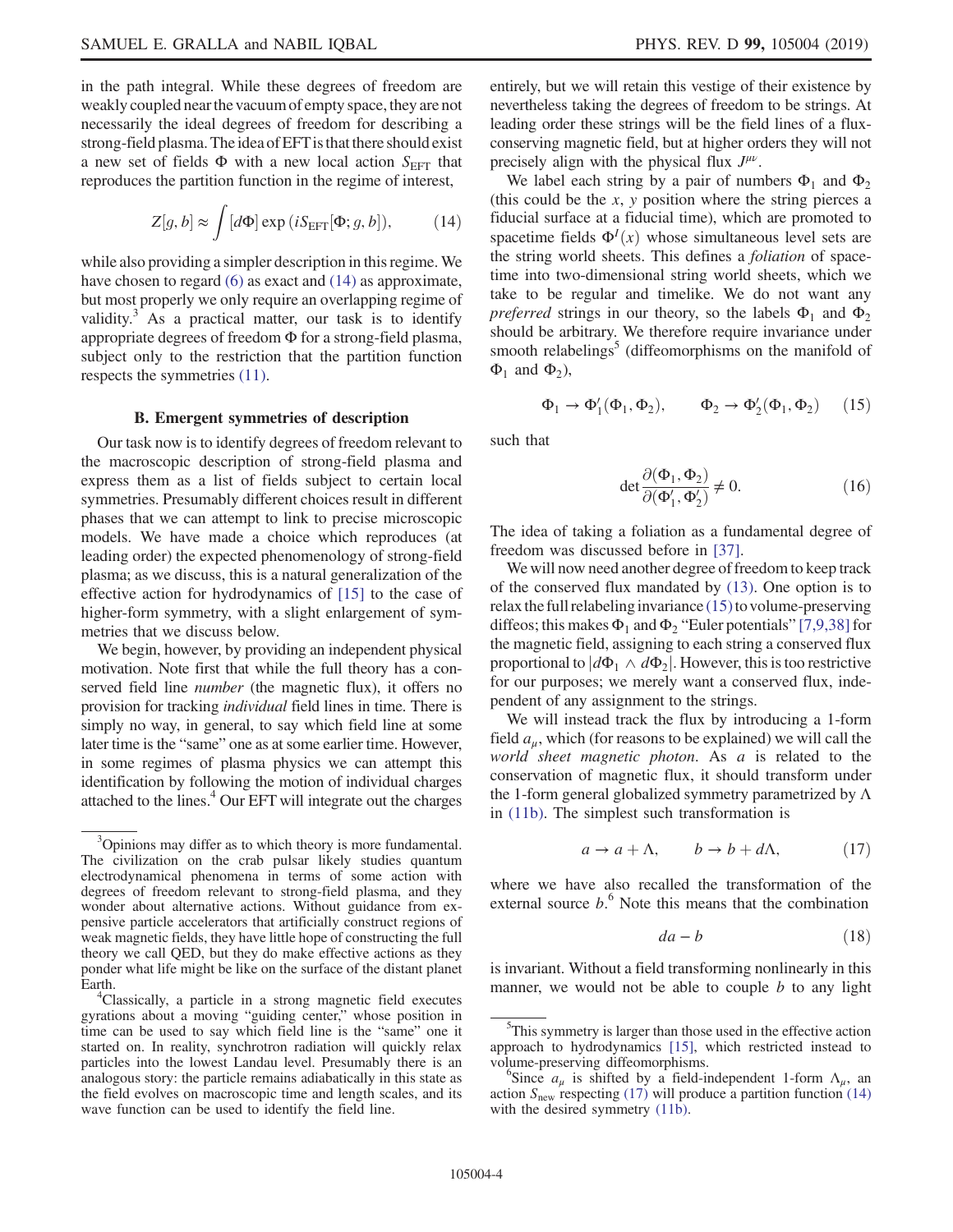degrees of freedom in the action. We call this the magnetic photon shift, and in Appendix [A](#page-11-1) we review why this transformation deserves this name. We emphasize that this field is not the original electric photon A.

<span id="page-5-3"></span>To confine the magnetic photon to the world sheet we further demand invariance under shifts by a (possibly different) 1-form on each sheet,

$$
a_{\mu} \to a_{\mu} + \omega_{\mu}(\Phi_1, \Phi_2). \tag{19}
$$

This is a 1-form generalization of the "chemical shift" of [\[15\]](#page-15-6); note that as  $\Phi_{1,2}$  label the world sheets, demanding invariance under this symmetry implies that only the variation of a within each sheet can affect the dynamics. It implies that invariant local quantities must be constructed from the world sheet field strength [Eq. [\(25\)](#page-5-1) below] and its world sheet derivatives, as elaborated on in Sec. [III A](#page-5-2) below.

#### III. ACTION

<span id="page-5-0"></span>To summarize Sec. [II](#page-3-0) above, we consider a theory of two scalars  $\Phi_1$ ,  $\Phi_2$  and a vector  $a_\mu$  in the presence of fixed sources  $g_{\mu\nu}$  and  $b_{\mu\nu}$ . We assume invariance under spacetime diffeomorphisms as well as

(1) String relabeling:  $\Phi_I \rightarrow \Phi'_I(\Phi_1, \Phi_2)$ ;

(2) String-dependent shifts:  $a \rightarrow a + \omega(\Phi_1, \Phi_2)$ ;

(3) Magnetic photon shift:  $a \to a + \Lambda$ ,  $b \to b + d\Lambda$ .

For formulating the theory we will assume that the foliation is regular and timelike, which may be expressed as

 $d\Phi_1 \wedge d\Phi_2$  must be nonzero and spacelike.

We shall see that, physically, this assumption corresponds to magnetic domination [\(1b\)](#page-1-5). Its potential violation is connected with the breakdown of the theory near current sheets [\[39\],](#page-15-14) near magnetic null points [\[40\]](#page-15-15), or in the presence of turbulence [\[41\];](#page-15-16) these interesting phenomena are beyond the scope of the present study.

#### A. Invariant objects

<span id="page-5-2"></span>We now construct objects invariant under the symmetries. We first introduce a more invariant description of the foliation. The binormal field  $n_{\mu\nu}$  is given' by

$$
n = \frac{d\Phi_1 \wedge d\Phi_2}{|d\Phi_1 \wedge \Phi_2|}.
$$
 (20)

<span id="page-5-5"></span>The dual of the binormal is the induced volume element  $\varepsilon$ on the foliation

$$
\varepsilon_{\mu\nu} = \frac{1}{2} \varepsilon_{\mu\nu\rho\sigma} n^{\rho\sigma} \qquad (\varepsilon = \star n). \tag{21}
$$

<sup>7</sup>In components we have  $n_{\mu\nu} = \frac{S_{\mu\nu}}{s}$  where  $S_{\mu\nu} \equiv \nabla_{\mu} \Phi_1 \nabla_{\nu} \Phi_2$ and  $s \equiv \sqrt{\frac{S^{\mu\nu}S_{\mu\nu}}{2}}$ .

These forms satisfy

$$
n_{\mu\nu}n^{\mu\nu} = 2, \qquad \varepsilon_{\mu\nu}n^{\mu\nu} = 0, \qquad \varepsilon_{\mu\nu}\varepsilon^{\mu\nu} = -2. \tag{22}
$$

<span id="page-5-4"></span>In particular, both  $n$  and  $\varepsilon$  are degenerate as forms  $(n \wedge n = \varepsilon \wedge \varepsilon = 0)$ . We may now define projectors parallel and perpendicular to the foliation,

$$
h_{\mu\nu} = -\varepsilon_{\mu\rho}\varepsilon_{\nu}^{\ \rho}, \qquad h_{\mu\nu}^{\perp} = n_{\mu\rho}n_{\nu}^{\ \rho}.
$$
 (23)

The projector h agrees with the induced metric on the world sheet.<sup>8</sup> The spacetime metric and volume element are reconstructed as

$$
g_{\mu\nu} = h_{\mu\nu} + h_{\mu\nu}^{\perp}, \qquad \epsilon_{\mu\nu\rho\sigma} = 6\varepsilon_{[\mu\nu} n_{\rho\sigma]}.
$$
 (24)

The latter equation is simply  $\epsilon = \epsilon \wedge n$ . These orientation choices are consistent with  $\epsilon = dt \wedge dx \wedge dy \wedge dz$ ,  $\varepsilon = dt \wedge dz$ , and  $n = dx \wedge dy$ .

The binormal is *almost* invariant under string relabelings—it transforms as  $n \to \pm n$ , where  $\pm$  is the sign of the Jacobian determinant [\(16\)](#page-4-3). The volume element  $\varepsilon$  is likewise invariant only up to sign, so a fully invariant quantity must involve an even number of total appearances of  $\varepsilon$  and *n*. This restriction corresponds to the lack of a preferred orientation of the world sheets. The projectors h and  $h_{\perp}$  are completely invariant and may appear in any number.

<span id="page-5-1"></span>The world sheet photon  $a_{\mu}$  may only appear in the following combination:

$$
\tilde{f}_{\mu\nu} = h^{\rho}{}_{\mu} h^{\sigma}{}_{\nu} (\partial_{\rho} a_{\sigma} - \partial_{\sigma} a_{\rho} - b_{\rho\sigma}). \tag{25}
$$

The particular combination  $da - b$  is manifestly invariant under the 1-form gauge transformation [\(17\)](#page-4-2). The projectors guarantee invariance under the string-dependent shift [\(19\)](#page-5-3), as from [\(23\)](#page-5-4) and [\(21\)](#page-5-5) we see that  $h^{\rho}_{\mu} \partial_{\rho} \Phi_{I} = 0$ . We refer to  $\tilde{f}$  as the world sheet field strength.

We note that  $b_{\mu\nu}$  may appear in the combination [\(25\)](#page-5-1) as well as in terms of the 3-form *db*, which is separately invariant under [\(17\).](#page-4-2)

#### B. The field equations are conservation laws

We now consider the most general action  $S[\Phi_I, a; g, b]$ respecting these symmetries. The field equations are obtained by varying with respect to the dynamical variables  $\Phi$ <sub>I</sub> and a. However, the symmetries have been chosen so that the result is equivalent to demanding conservation of the currents obtained by varying with respect to the nondynamical sources. That is, the field equations of this theory are simply

<span id="page-5-6"></span><sup>8</sup>In Ref. [\[13\],](#page-15-4) our  $\varepsilon$  was denoted u, our h was denoted  $\Omega$ , and our  $h_1$  was denoted Π.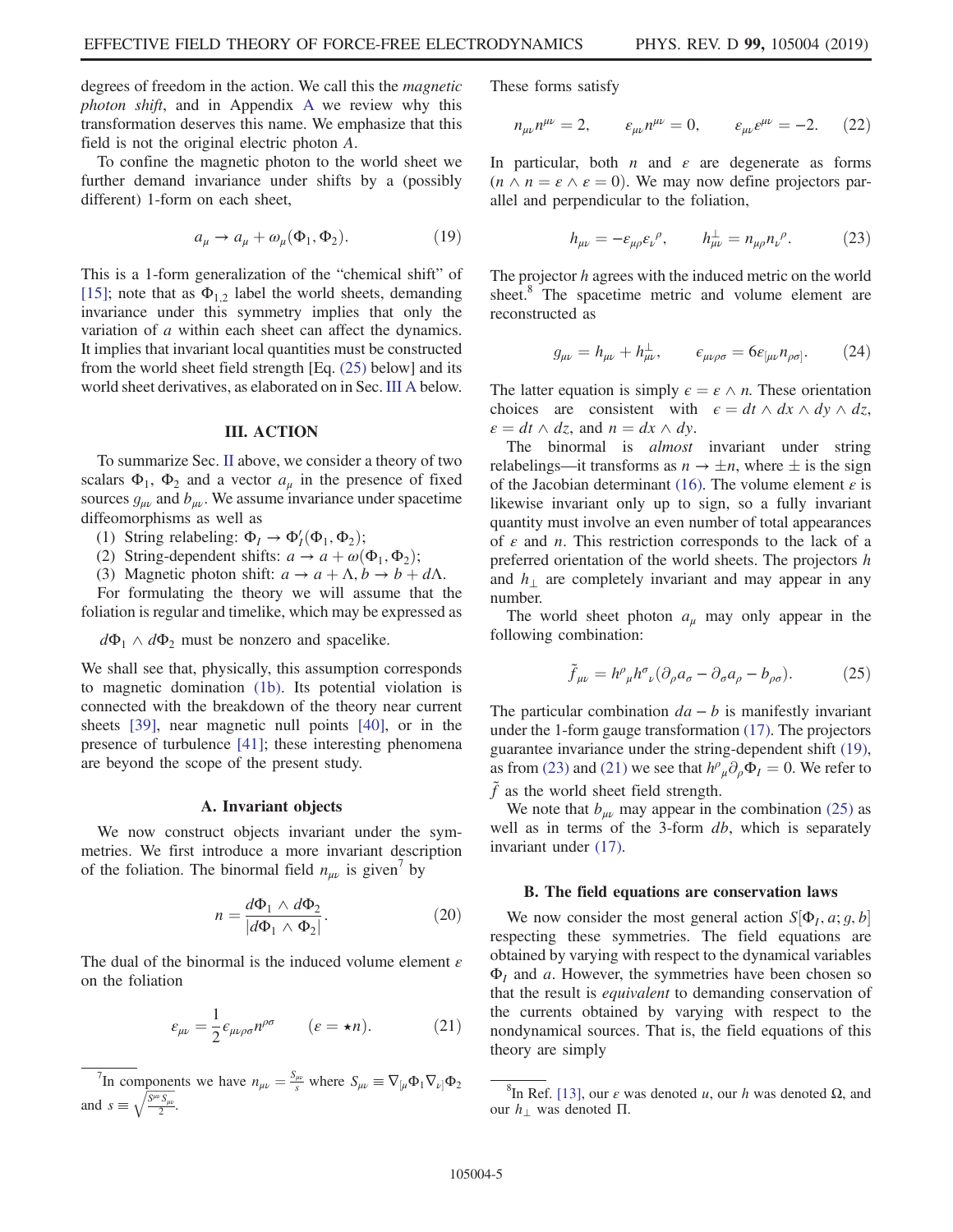<span id="page-6-0"></span>where

$$
T_{\mu\nu} \equiv \frac{2}{\sqrt{-g}} \frac{\delta S}{\delta g_{\mu\nu}}, \qquad J^{\mu\nu} \equiv \frac{2}{\sqrt{-g}} \frac{\delta S}{\delta b_{\mu\nu}}.
$$
 (27)

When the external charge  $db$  is vanishing, we obtain precisely the conservation laws [\(4\)](#page-2-0).

To prove these claims, let  $\delta_{\Lambda}$  represent the variation with respect to an infinitesimal magnetic photon shift [\(17\).](#page-4-2) Then the action varies as

$$
\delta_{\Lambda} S[\Phi_I, a; g, b] = \int d^4x \left( 2 \frac{\delta S}{\delta b_{\mu\nu}} \partial_{[\mu} \Lambda_{\nu]} + \frac{\delta S}{\delta a_\mu} \Lambda_\mu \right). \tag{28}
$$

<span id="page-6-4"></span>By construction, this variation vanishes for *any* field configuration; thus after an integration by parts, and using the definition of the flux tensor  $(27)$ , we conclude that

$$
\frac{1}{\sqrt{-g}} \frac{\delta S}{\delta a_{\nu}} = \nabla_{\mu} J^{\mu \nu}.
$$
 (29)

Thus the  $a_{\mu}$  field equation is equivalent to the conservation of magnetic flux. Relations of this sort are familiar from the physics of Goldstone modes and generically appear whenever a symmetry is nonlinearly realized, as in the transformation of  $a$  in [\(17\)](#page-4-2).

<span id="page-6-5"></span>Varying instead by an infinitesimal diffeomorphism, we now find (see details in Appendix [B](#page-12-0))

$$
\frac{1}{\sqrt{-g}} \frac{\delta S}{\delta \Phi_I} \nabla_{\sigma} \Phi^I = \nabla_{\mu} T^{\mu}{}_{\sigma} - \frac{1}{2} J^{\mu \nu} (db)_{\sigma \mu \nu} \n+ \nabla_{\mu} J^{\mu \nu} (b_{\sigma \nu} - \nabla_{\sigma} a_{\nu} + \nabla_{\nu} a_{\sigma}).
$$
\n(30)

<span id="page-6-1"></span>This shows that imposing both field equations implies the conservation laws [\(26\)](#page-5-6), but we must establish the converse for full equivalence. Projecting parallel to the foliation gives

$$
\left(\nabla_{\mu}T^{\mu}_{\sigma} - \frac{1}{2}J^{\mu\nu}(db)_{\sigma\mu\nu} + \nabla_{\mu}J^{\mu\nu}(b_{\sigma\nu} - \nabla_{\sigma}a_{\nu} + \nabla_{\nu}a_{\sigma})\right) \times h^{\sigma}_{\rho} = 0
$$
\n(31)

while projecting perpendicular gives

$$
\frac{1}{\sqrt{-g}} \frac{\delta S}{\delta \Phi_I} \nabla_{\sigma} \Phi^I = \left( \nabla_{\mu} T^{\mu}{}_{\sigma} - \frac{1}{2} J^{\mu \nu} (db)_{\sigma \mu \nu} + \nabla_{\mu} J^{\mu \nu} (b_{\sigma \nu} - \nabla_{\sigma} a_{\nu} + \nabla_{\nu} a_{\sigma}) \right) h_{\perp}{}^{\sigma}{}_{\rho}.
$$
\n(32)

Now the point is that if the foliation is regular  $(d\Phi_1 \wedge$  $d\Phi_2 \neq 0$ , then  $d\Phi_1$  and  $d\Phi_2$  are a good basis for the perpendicular (co)tangent space. This means that imposing the field equations [\(26\)](#page-5-6), which causes the right-hand side to vanish, forces each  $\delta S/\delta \Phi_I$  to vanish individually. This proves the equivalence.

This discussion reveals that the field equations provide only the perpendicular components of stress-energy conservation; the parallel ones come for free as an identity  $(31)$ . This is true even in ordinary FFE, where it has been unappreciated (at least by us). Formally, it may be understood as a consequence of the fact that diffeomorphisms in the world sheet directions do not act on  $\Phi_i$ ; i.e., if  $\xi^{\mu} = h^{\mu}{}_{\nu}\xi^{\nu}$ , then  $\mathcal{L}_{\xi}\Phi_{I} = \partial_{\mu}\Phi_{I}h^{\mu}{}_{\nu}\xi^{\nu} = 0$ . This is a somewhat unfamiliar statement for local field theories—usually all dynamical degrees of freedom transform under diffeomorphisms, and clearly it is the fact that we are correlating the diffeomorphism with the state of the system through  $h^{\mu}{}_{\nu}$ that makes this possible.

The upshot of this discussion is that we need never vary the action with respect to  $\Phi$ , *a*; we may obtain a full description of the dynamics purely from the conservation of the conserved currents, as usual in hydrodynamics.

## C. Leading order: Generalized FFE

<span id="page-6-6"></span>We now write down the most general action to leading order in derivatives. Since we want the foliation to be the fundamental object, it is  $d\Phi$  that is zeroth order in derivatives and not Φ itself. The foliation invariants (binormal, volume element, projectors) are similarly zeroth order. We would also like to allow an equilibrium configuration with a nonzero magnetic flux, i.e.,  $J \sim O(\partial^0)$ . This requires that we similarly take  $\tilde{f}$  and the source  $b_{\mu\nu}$  to be zeroth order in derivatives.<sup>9</sup>

We will refer to the zeroth order system as *ideal*, adapting the terminology from hydrodynamics. At ideal order the only scalar we can make is  $\tilde{f}_{\mu\nu}\tilde{f}^{\mu\nu}$  (and functions thereof). We denote this scalar as

$$
\mu^2 = -\frac{1}{2}\tilde{f}_{\mu\nu}\tilde{f}^{\mu\nu}.\tag{33}
$$

<span id="page-6-2"></span>We can fix the sign of  $\mu$  if we adopted a preferred orientation (choice of  $\varepsilon$ ) on the world sheet. As a 2-form in a two-dimensional space (the string world sheet),  $\tilde{f}_{\mu\nu}$  is proportional to the volume element, so we have

$$
\tilde{f}_{\mu\nu} = \mu \varepsilon_{\mu\nu}.\tag{34}
$$

<span id="page-6-3"></span>Noting that  $\varepsilon_{\mu\nu}$  takes care of the projection into the sheet, we can also write the explicit formula

<sup>&</sup>lt;sup>9</sup>Note that for a given quantity the order in derivatives (which depends on the choice of dynamics) does not necessarily coincide with the engineering mass dimension (e.g.,  $d\Phi$  has mass dimension 1 but is taken to be zeroth order in derivatives).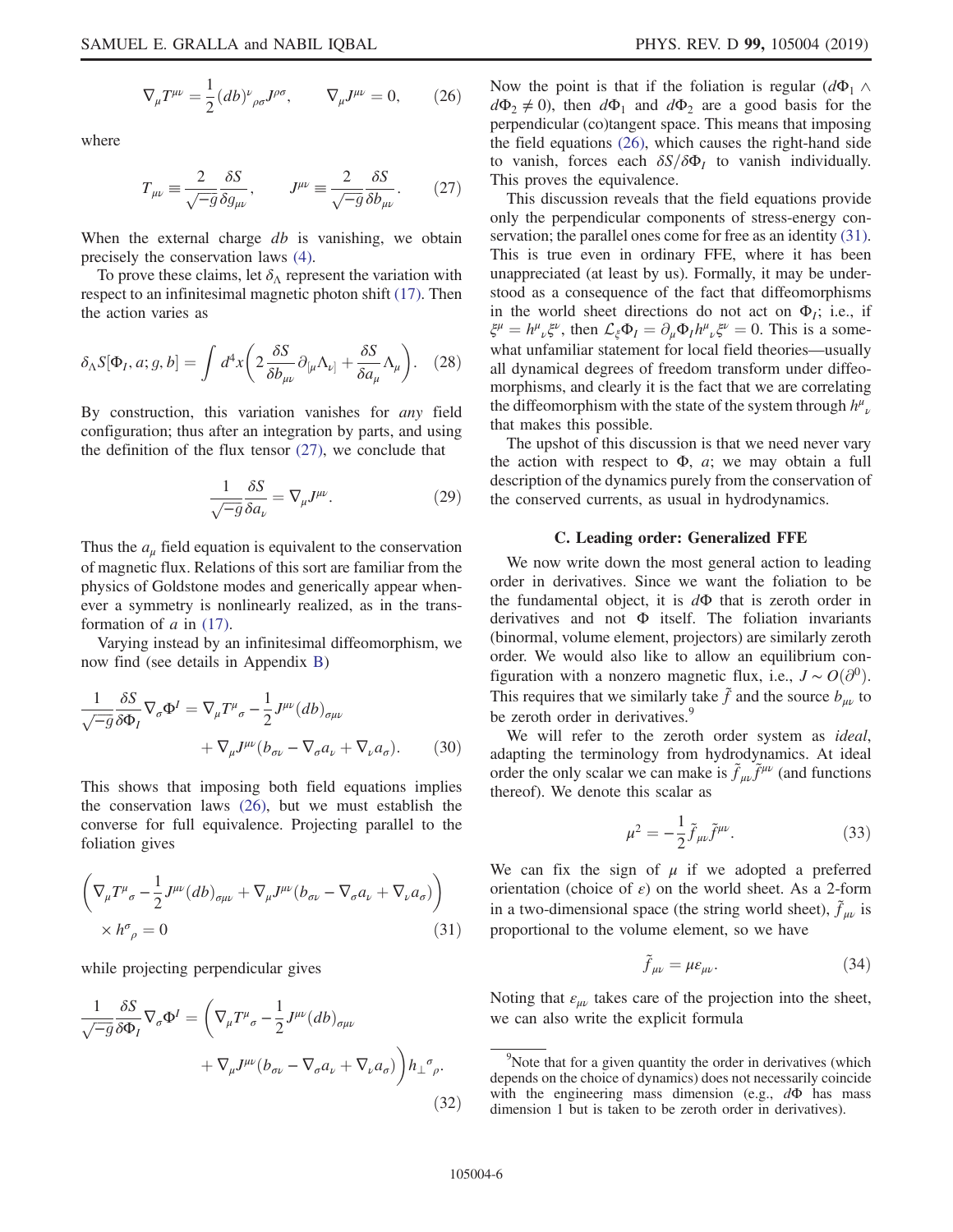$$
\mu = \frac{1}{2} \varepsilon^{\mu\nu} (b_{\mu\nu} - \partial_{\mu} a_{\nu} + \partial_{\nu} a_{\mu}). \tag{35}
$$

We will generally find it convenient to work with  $\mu$  rather than  $\mu^2$ , but it should be borne in mind that all terms in the action must be invariant under the reversal  $\varepsilon \to -\varepsilon$ . In particular, scalars made from  $\mu$  alone must be even functions of  $\mu$ . Allowing odd functions to appear would constitute some kind of chiral theory that we do not explore in this paper.

<span id="page-7-5"></span>This discussion shows that, at ideal order, the action can be an arbitrary even function  $p(\mu)$  of the scalar  $\mu$ :

$$
S_0[\Phi, a; g, b] = \int d^4x \sqrt{-g} p(\mu). \tag{36}
$$

We will shortly show that a particular choice of  $p(\mu)$  results in dynamics that is exactly equivalent to usual force-free electrodynamics. However, let us first keep the function  $p(\mu)$  arbitrary and construct the magnetic flux  $J^{\mu\nu}$  and stress tensor  $T^{\mu\nu}$  by varying the action with respect to  $b_{\mu\nu}$ and  $g_{\mu\nu}$ , respectively. A helpful intermediate result is  $\delta_g \mu = \frac{1}{2} \mu h_{\alpha\beta} \delta g^{\alpha\beta}$ . After a short computation we find

<span id="page-7-0"></span>
$$
J^{\mu\nu} = \rho \varepsilon^{\mu\nu}, \qquad T^{\mu\nu} = p g^{\mu\nu} - \mu \rho h^{\mu\nu}, \tag{37}
$$

<span id="page-7-1"></span>where we define the scalar  $\rho$  by,

$$
\rho(\mu) \equiv \frac{dp}{d\mu}.\tag{38}
$$

From [\(37\),](#page-7-0) we see that  $\rho$  measures the magnitude of magnetic flux. Equation [\(38\)](#page-7-1) is the zero-temperature limit of the first law of thermodynamics [\[13\],](#page-15-4) with  $\mu$  the potential conjugate to the flux  $\rho$ . Note that at this (ideal) order we have

$$
J^{\alpha\beta} = \frac{1}{\mu} \frac{dp}{d\mu} \tilde{f}^{\alpha\beta};\tag{39}
$$

i.e., the current is proportional to the world sheet field strength.

While the action principle involves  $(\Phi_1, \Phi_2, a_\mu)$ , the resulting field equations are just the conservation [\(26\)](#page-5-6) of the currents [\(37\)](#page-7-0). We are free to regard some alternative set (such as  $\mu$  and  $\varepsilon^{\mu\nu}$ ) as the dynamical variables when solving or analyzing the equations.

Though this action formulation is new, this theory has been constructed before (at least in the absence of the external current  $db$ ). To our knowledge, it first appeared in [\[14\]](#page-15-5) as a generalization of force-free electrodynamics, obtained by applying the usual force-free arguments to a nonlinear theory of electromagnetism. (We demonstrate the equivalence in Appendix [C.](#page-13-1)) In [\[13\],](#page-15-4) the same equations of motion were constructed using higher-form symmetries as a "zero-T" version of magnetohydrodynamics that respected Lorentz boosts along magnetic field lines. Finally, as this paper was nearing completion, Ref. [\[36\]](#page-15-17) appeared, in which a similar zero-T limit is realized as a symmetry enhancement of a different action principle for MHD.

#### 1. FFE as the scale-free ideal theory

<span id="page-7-6"></span>To obtain "normal" FFE, consider expanding  $p(\mu)$  in powers of  $\mu$ . As we require  $p$  to be an even function, we find

$$
p(\mu) = \frac{1}{2}\mu^2 + \frac{1}{M^2}\mu^4 + \cdots,
$$
 (40)

where  $M$  is a quantity with dimensions of mass. (Since we treat the action classically, the overall scale does not matter and with foresight we have set the leading coefficient to  $1/2$ .) If we imagine a system where the dimensionful quantity  $\mu$  is much smaller than any other quantity in the problem, then we are justified in neglecting all terms other than the first. This is the only term with no dimensionful parameters, and it turns out to correspond to FFE,

$$
p(\mu) = \frac{1}{2}\mu^2
$$
 (FFE). (41)

<span id="page-7-3"></span><span id="page-7-2"></span>To see the equivalence we use the map  $J = \star F$  [\(5\),](#page-2-1)

$$
\rho \varepsilon^{\mu \nu} = \frac{1}{2} \varepsilon^{\mu \nu \rho \sigma} F_{\rho \sigma}.
$$
 (42)

This makes the foliation agree with the world sheets of the magnetic field lines. The conservation of  $J^{\mu\nu}$  is now equivalent to the no-monopoles equation  $\nabla_{\mu} F_{\rho \sigma} = 0$  [\(3\)](#page-1-3). The degeneracy [\(1a\)](#page-1-6) and magnetically dominated [\(1b\)](#page-1-5) constraints follow from  $\varepsilon \wedge \varepsilon = 0$  and  $\varepsilon^2 = -2$ , respectively.

<span id="page-7-4"></span>The remaining equation of FFE is  $F_{\sigma\nu}\nabla_{\mu}F^{\mu\nu} = 0$ , or equivalently the conservation of the Maxwell stressenergy tensor. Using Eqs.  $(42)$ ,  $(41)$ ,  $(38)$ , and  $(34)$  we see that $10$ 

$$
\rho = \mu = B_0,
$$
\n $p = \frac{1}{2}B_0^2,$ \n $\tilde{f} = \star F,$ \n(43)

where  $B_0 = \pm \sqrt{F_{\mu\nu}F^{\mu\nu}/2}$  is the magnetic field strength in a frame with no electric field. In light of the stress-tensor [\(37\)](#page-7-0), we see that  $p = B_0^2/2$  is just the standard notion of *magnetic pressure,* while  $\mu \rho = B_0^2$  is the *magnetic tension* along field lines. Indeed, Eq. [\(37\)](#page-7-0) with the substitutions [\(43\)](#page-7-4) is precisely the Maxwell stress tensor of a degenerate

<sup>&</sup>lt;sup>10</sup>Notice that the action [\(36\)](#page-7-5) for this theory is just the standard Maxwell action  $\left(\frac{-1}{4}\right)F^2 = \left(\frac{1}{4}\right)\tilde{f}^2$ . Thus FFE follows from the Maxwell action varied with respect to foliation degrees of freedom and the world sheet magnetic photon.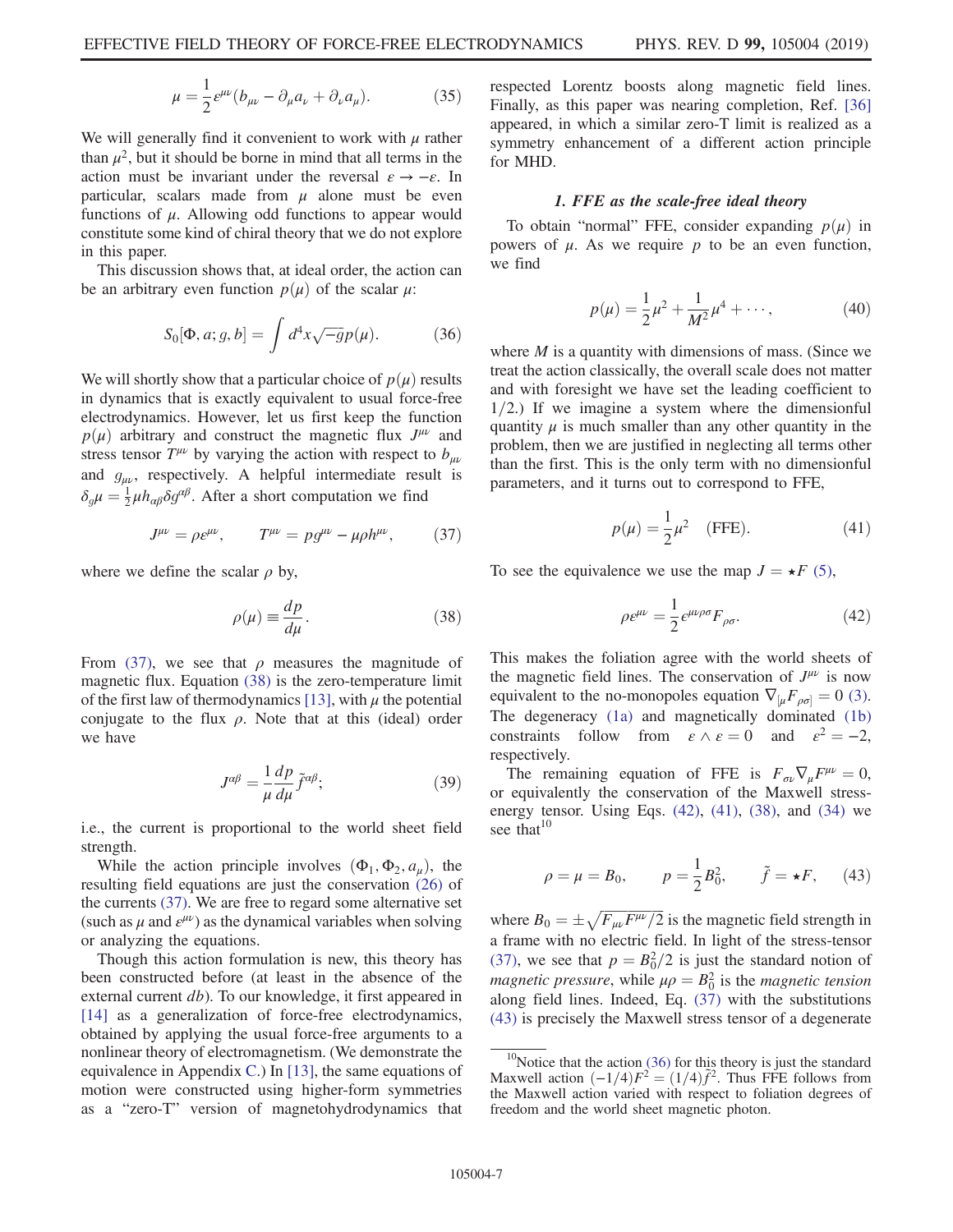Maxwell field [e.g., Eq. (15) of [\[9\]](#page-15-18)], establishing the full equivalence with FFE.

We conclude that conventional force-free electrodynamics is the unique scale-free theory describing the infrared dynamics of cold string fluids. This symmetry-based derivation may help explain the ubiquity of force-free field configurations in a variety of physical contexts.

## D. Higher derivative terms

<span id="page-8-0"></span>We now discuss higher derivative terms. We first note that there are no allowed terms at odd order in the derivative expansion. This follows from the fact that all independent zeroth-order objects  $(\tilde{f}_{\mu\nu}, \varepsilon_{\mu\nu}, b_{\mu\nu}, g_{\mu\nu})$  have two spacetime indices.

We will mainly be interested in the case of no external current, and in the remainder of this section we always db to zero after variation. It is then helpful to separately consider three types of terms in the Lagrangian:

- (1) Terms not involving db.
- (2) Terms linear in db.
- (3) Terms nonlinear in db.

The type 1 terms may involve  $\tilde{f}_{\mu\nu}$  and the foliation invariants. Alternatively, we may build all such terms from  $\varepsilon_{\mu\nu}$  and  $\mu$ . Varying with respect to  $b_{\mu\nu}$  gives

$$
\delta \varepsilon_{\mu\nu} = 0, \qquad \delta \mu = \frac{1}{2} \varepsilon^{\mu\nu} \delta b_{\mu\nu}.
$$
 (44)

This shows that for terms of type 1, the variation is always proportional to  $\varepsilon$ ,

$$
type 1: J^{\mu\nu} \propto \varepsilon^{\mu\nu}.
$$
 (45)

Geometrically, this means that the associated flux lies in the foliation, and algebraically, it sets  $J \wedge J = 0$  (since  $\varepsilon \wedge \varepsilon = 0$ ). Using the map  $\star F = J$  [\(5\),](#page-2-1) we see that type 1 terms preserve  $\mathbf{E} \cdot \mathbf{B} = 0$  and hence do not accelerate particles.

<span id="page-8-1"></span>The type 2 terms take the special form

$$
\frac{1}{6}\Lambda^{[\mu\nu\rho]}(db)_{\mu\nu\rho},\tag{46}
$$

where  $\Lambda$  is any 3-form built from the invariants (e.g.,  $\varepsilon_{uv}$ ) and  $\mu$ ). This term does not contribute to the stress-tensor as db is metric independent and set to zero after variation. However, it does contributes to the flux current as

type 2: 
$$
T^{\mu\nu} = 0
$$
,  $J^{\mu\nu} = -\nabla_{\sigma} \Lambda^{[\sigma\mu\nu]}$ . (47)

This current is identically conserved—in fact it is the most general identically conserved 2-form that can be built from  $\tilde{f}_{\mu\nu}$  and the foliation invariants. It thus alters the relationship between the magnetic flux  $J^{\mu\nu}$  and the dynamical degrees of freedom without altering the dynamics itself; in this regard it is perhaps similar to the Hall conductivity for ordinary fluids, which is also an identically divergenceless contribution to a usual  $U(1)$  current. In particular, noting the map  $\star F = J(5)$  $\star F = J(5)$ , a type 2 term will generically give rise to nonzero  $\mathbf{E} \cdot \mathbf{B}$ .

Finally, the type 3 terms give no contribution at all since we set  $db = 0$  after the variation,

type 3: 
$$
T^{\mu\nu} = 0
$$
,  $J^{\mu\nu} = 0$ . (48)

## E. A second-order term introducing nonzero  $E \cdot B$

Although ultimately one may hope to scour the full space of corrections for signs of instabilities or other observationally relevant phenomena, in this paper we confine ourselves to the lowest-hanging fruit: the introduction of nonzero  $\mathbf{E} \cdot \mathbf{B}$ . Following the discussion in Sec. [III D](#page-8-0), this occurs in our theory only for terms of a topological character—they affect only the coupling to external particles, but not the dynamical equations. A simple such term at second order in derivatives is

<span id="page-8-2"></span>
$$
S_R = \frac{1}{2} \int d^4x \sqrt{-g} R(\mu) \nabla^{\alpha} \varepsilon^{\beta \gamma} (db)_{\alpha \beta \gamma}.
$$
 (49)

Here  $R(\mu)$  is an *odd* function of  $\mu$  so that the term is invariant under the change of world sheet orientation  $\epsilon \rightarrow$  $-\epsilon$  (implying  $\mu \to -\mu$ ). This is just the choice  $\Lambda = Rd\epsilon$  in [\(46\)](#page-8-1). Setting  $db = 0$  after variation we find

$$
J_R^{\mu\nu} = -3\nabla_{\sigma}(R(\mu)\nabla^{[\sigma} \varepsilon^{\mu\nu]}).
$$
 (50)

If we expand  $R(\mu)$  in terms of some mass scale M as in Eq. [\(40\)](#page-7-6),

$$
R(\mu) = \frac{\mu}{M^2} + \frac{c_3}{M^4} \mu^3 + \cdots, \qquad (51)
$$

<span id="page-8-3"></span>then keeping the leading term gives the simple correction

$$
J_{R_1}^{\mu\nu} = -\frac{3}{M^2} \nabla_\sigma (\mu \nabla^{[\sigma} \varepsilon^{\mu\nu]}). \tag{52}
$$

As ordinary FFE corresponds to the leading term in the expansion [\(40\)](#page-7-6) for  $p$ , this is the natural correction [of the form [\(49\)\]](#page-8-2). In Sec. [V](#page-10-0) we will explore the observational consequences of this term.

#### F. Comparison with other approaches

Finally, we comment on how our approach to higher derivative corrections contrasts with that taken previously by [\[13\].](#page-15-4) In that work some possible second-order corrections to  $T^{\mu\nu}$  and  $J^{\mu\nu}$ , linearized about a homogenous equilibrium configuration, were constructed. However, an obstruction to their approach arose from the fact that they worked not with an action but rather directly with  $\epsilon^{\mu\nu}$ and  $\mu$ . The resulting equations of motion are generically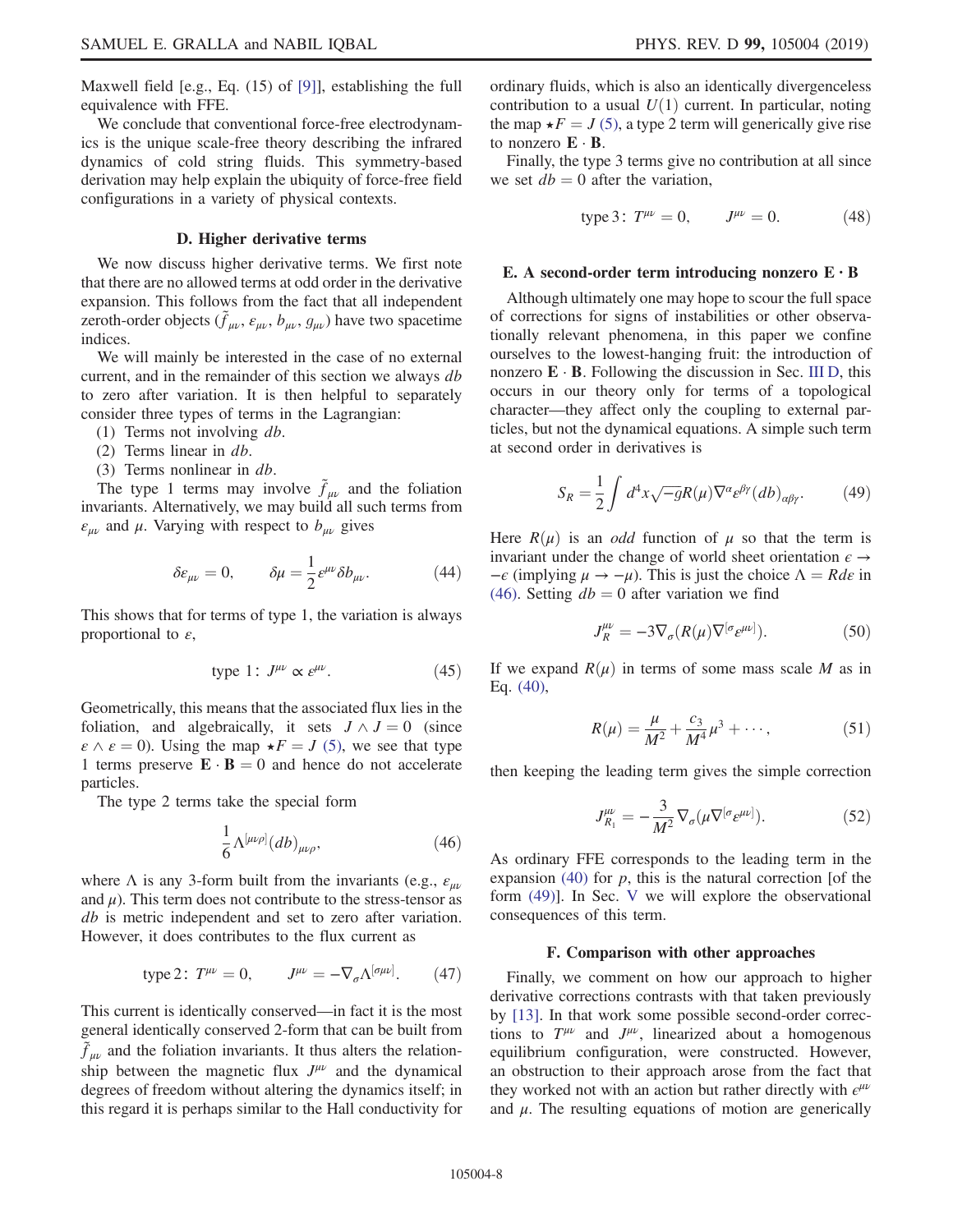overdetermined, and consistency of the dynamical equations required that the currents obeyed a particular constraint that projected out 2 of the degrees of freedom This constraint was only precisely formulated for the ideal order system—in the language of this paper, it is [\(31\)](#page-6-1), which when restricted to the ideal order system [\(37\)](#page-7-0) becomes

$$
(\nabla_{\mu}T^{\mu}_{\ \sigma} + \mu \nabla_{\mu}J^{\mu\nu}\epsilon_{\nu\sigma})h_{\sigma\alpha} = 0, \qquad (53)
$$

where details are given in Appendix [B.](#page-12-0) In [\[13\],](#page-15-4) it was technically difficult to generalize this constraint to higher orders in derivatives, and thus it remained unclear whether the higher derivative corrections written down there were actually consistent beyond the linearized level where the consistency of the resulting set of equations could be verified directly.

In our formalism, the constraint arises from the offshell realization of diffeomorphisms along the world sheet, and its generalization to all orders in derivatives is given in [\(31\).](#page-6-1) It is satisfied automatically and plays no role in the analysis. It would be very interesting to systematically classify all terms that can arise from our action approach and compare them with the set of terms written in [\[13\]](#page-15-4).

Finally, we note some possible limitations of our actionbased approach. It is well known that any system described by a conventional action cannot describe dissipation, and thus the approach of (e.g.,) [\[15\]](#page-15-6) to conventional finite-T hydrodynamics does not allow for the appearance of any dissipative transport coefficients, which of course are allowed to appear in formulations of hydrodynamics based purely on the equations of motion. Indeed, a great deal of recent work in the field (see e.g., [42–[49\]\)](#page-15-19) has resulted in the construction of much more sophisticated action principles. The state of the art now allows for dissipation and a systematic treatment of fluctuations, but requires a doubling of fundamental fields, with the partner fields basically now living on the two branches of the Schwinger-Keldysh contour that is used in finite-temperature real-time quantum field theory.

Returning to FFE, the Lorentz-invariance of our system seems to forbid the existence of dissipation in the traditional sense; nevertheless, one may wonder whether our single action is missing some particular class of higherderivative terms that could generically be present in an approach based only on the equations of motion. Indeed, there is evidence that the simple action formulation may even miss some nondissipative terms in finite-T hydrodynamics [\[50\].](#page-16-0) One might hope to clarify such issues (as well as to understand how to incorporate fluctuations) by applying the Schwinger-Keldysh approach described above to our framework.

Finally, we note that a different approach to producing a nonzero  $\mathbf{E} \cdot \mathbf{B}$  in astrophysical settings is to introduce a nonzero resistivity into the system. This requires the selection of a rest frame, which can be done by introducing a nonzero temperature (see e.g., [\[13,51\]\)](#page-15-4) or, for spacelike currents, by demanding vanishing charge density and parallel electric and magnetic fields [\[52\]](#page-16-1). Resistive pulsar magnetospheres were studied in Refs. [\[53,54\]](#page-16-2). Our construction does not appear to be simply related to these ideas, and our expressions (though covariant) do not agree with those of [\[52\].](#page-16-1) We obtain nonzero  $\mathbf{E} \cdot \mathbf{B}$  even though our dynamics are completely dissipationless. We believe the physics underlying Eq. [\(52\)](#page-8-3) has little to do with resistivity as conventionally defined.

## IV. SOLUTIONS

<span id="page-9-0"></span>We now consider some simple solutions to clarify the physics of our description.

### A. Homogeneous field

We first discuss the simplest example solution to the ideal theory (generalized FFE). To find a solution we first select the external sources  $g_{\mu\nu}$  and  $b_{\mu\nu}$ . We wish to consider flat spacetime with no external charge-current, so we take

$$
ds^{2} = -dt^{2} + dx^{2} + dy^{2} + dz^{2}, \t b_{\mu\nu} = 0. \t (54)
$$

We are of course free to apply diffeomorphisms and 1-form shifts  $(b \rightarrow b + d\Lambda)$  without altering the external environment.

A simple timelike foliation are the strings at fixed  $x$  and y. We may represent this foliation by  $\Phi_1 = x$  and  $\Phi_2 = y$ . The remaining variable in the action formulation is  $a_{\mu}$ , which will solve the field equations if we also take  $a = zdt$ . That is, a simple solution for the dynamical variables is

$$
\Phi_1 = x, \qquad \Phi_2 = y, \qquad a = -\mu_0 z dt, \qquad (55)
$$

where  $\mu_0$  is a constant. Of course, there is tremendous gauge freedom, and it is more helpful to consider invariants. The binormal and volume elements are

$$
n = dx \wedge dy, \qquad \varepsilon = dt \wedge dz, \tag{56}
$$

and the gauge-invariant "world sheet field strength" is

$$
\tilde{f} = \mu_0 dt \wedge dz. \tag{57}
$$

We note that by a magnetic photon shift  $(17)$ , a can be set to 0 at the cost of turning on a source b, but of course  $\tilde{f}$ remains unchanged. From [\(35\)](#page-6-3) we have  $\mu = \mu_0$ .

From [\(37\)](#page-7-0) we find

$$
J = \frac{dp}{d\mu}\bigg|_{\mu = \mu_0} dt \wedge dz,\tag{58}
$$

corresponding to a magnetic field pointing in the  $z$ direction. Note that the precise value of the field depends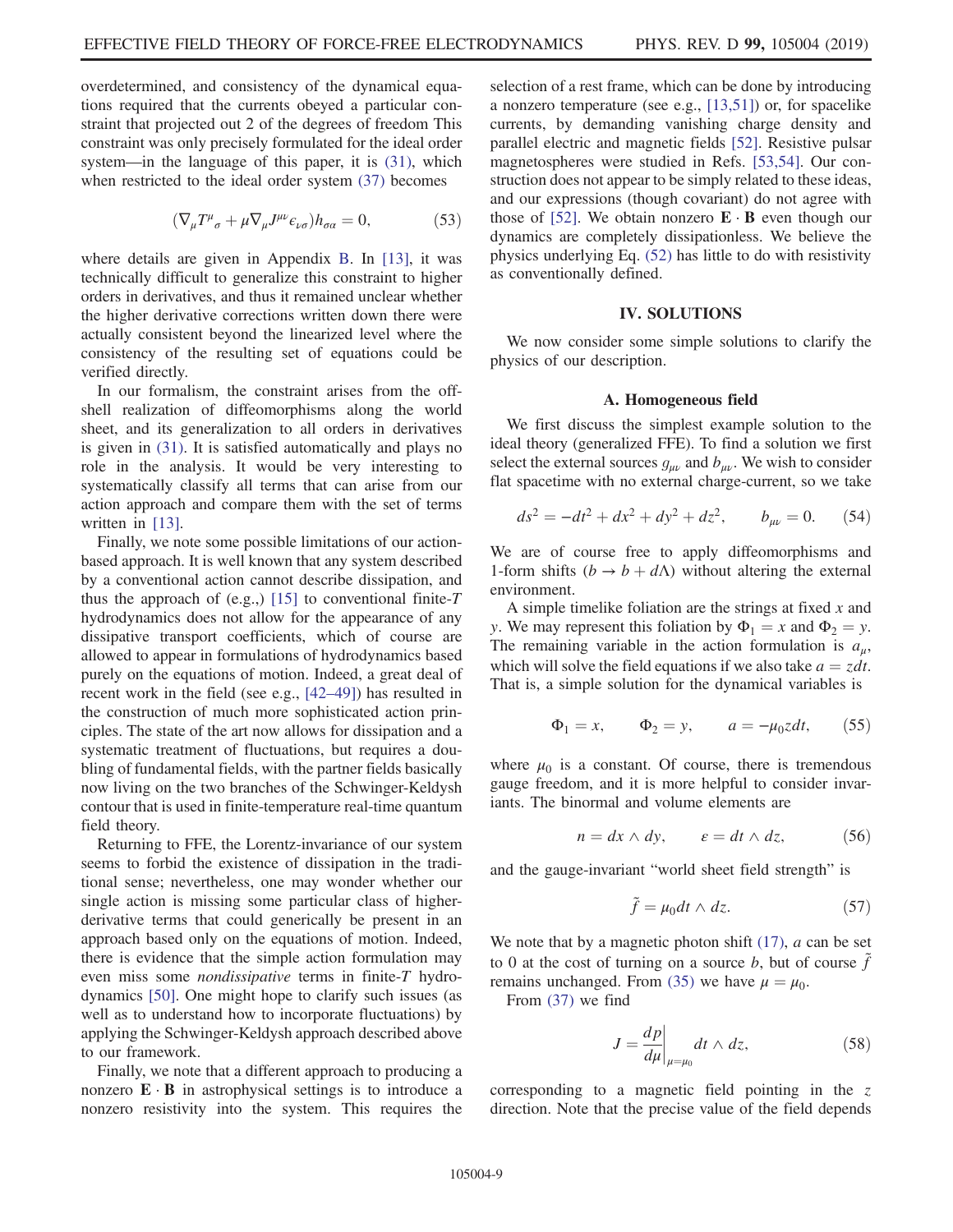on the equation of state  $p(\mu)$ . For the conventional FFE with equation of state [\(41\),](#page-7-3) this is a constant magnetic field  $J = \mu_0 dt \wedge dz$ .

### B. Michel monopole

We now consider a more complicated solution, the Michel monopole [\[55\]](#page-16-3) of (ordinary) FFE, i.e., with  $p(\mu) = \frac{1}{2}\mu^2$ . This solution represents the exterior magnetosphere of a rotating, conducting sphere (in flat spacetime) that has been magnetized such that the radial component of the magnetic field is uniform over the sphere. The field strength is given in spherical coordinates by (e.g., [\[9\]](#page-15-18))

$$
F = q \sin \theta d\theta \wedge (d\phi - \Omega d(t - r)). \tag{59}
$$

Here  $q$  is the magnetic monopole charge of the solution; however, in applications we would multiply the solution by  $sign(\cos \theta)$  to "split" the monopole. This eliminates the actual monopole charge while introducing a current sheet along the equator that mimics the phenomenology of a more realistic pulsar (see e.g., [\[9\]](#page-15-18) for discussion).

<span id="page-10-1"></span>To express in our language we compute the 2-form current  $J^{\mu\nu}$  [\(5\),](#page-2-1)

$$
J = \star F = \frac{q}{r^2}d(t - r) \wedge (dr - r^2 \Omega \sin^2 \theta d\phi). \quad (60)
$$

<span id="page-10-2"></span>As  $J = \mu \varepsilon$  in ordinary FFE [Eqs. [\(42\)](#page-7-2) and [\(43\)\]](#page-7-4), we thus have

$$
\varepsilon = d(t - r) \wedge (dr - r^2 \Omega \sin^2 \theta d\phi), \qquad \mu = \frac{q}{r^2}.
$$
 (61)

An allowed choice of the action degrees of freedom is

$$
\Phi_1 = \theta, \qquad \Phi_2 = \phi - \Omega(t - r), \qquad a = \frac{q}{r} dt \quad (62)
$$

with the metric flat and in spherical coordinates and the source *b* vanishing. These choices make clear the interpretation of a rotating monopole—we have the vector potential  $a_{\mu}$  of a monopole attached to a rotating foliation  $\Phi_1$  and  $\Phi_2$ . This is an ordinary charge for the *magnetic* photon, so it manifests physically as a magnetic monopole.

### <span id="page-10-0"></span>V. OBSERVATIONAL CONSEQUENCES

We now give a brief discussion of potential observational consequences, focusing on the simple second-order correction [\(49\)](#page-8-2). The qualitative effect of this term, relative to the ideal background theory, is the introduction of nonzero  $E \cdot B$ . This gives rise to particle acceleration along magnetic field lines, potentially producing observed particle winds. We consider the Michel solution for definiteness, but the main conclusions hold for force-free pulsar magnetospheres more generally.

We consider ordinary FFE [the ideal theory [\(36\)](#page-7-5) with  $p = \frac{1}{2}\mu^2$  corrected by [\(49\)](#page-8-2) with the leading term  $R(\mu) = \mu/M^2$ . This theory has a single scale, the unknown mass M. (As we set  $\hbar = c = 1$ , this can equivalently be thought of as a length or a timescale.) The correction is "topological" in that it affects only the map between the degrees of freedom and the magnetic field, and not the equations of motion themselves. Thus the Michel solution continues to solve the corrected equations of motion, but the flux tensor (dual electromagnetic field) undergoes a shift,

$$
J = J_{\text{Michel}} + J_{R_1},\tag{63}
$$

<span id="page-10-3"></span>where  $J_{\text{Michel}}$  is given in [\(60\)](#page-10-1) and  $J_{R_1}$  is computed from Eq. [\(52\)](#page-8-3) using the Michel values [\(61\)](#page-10-2) of  $\mu$  and  $\varepsilon$ . As J is just  $\star$ F, the invariants may be constructed as

$$
\mathbf{E} \cdot \mathbf{B} = \frac{1}{8} \epsilon_{\mu\nu\rho\sigma} J^{\mu\nu} J^{\rho\sigma}, \tag{64}
$$

$$
\mathbf{B}^2 - \mathbf{E}^2 = -\frac{1}{2} J_{\mu\nu} J^{\mu\nu}.
$$
 (65)

We are mainly interested in the effective electric field along field lines, $^{11}$ 

$$
E_0 \equiv \frac{\mathbf{E} \cdot \mathbf{B}}{\sqrt{\mathbf{B}^2 - \mathbf{E}^2}}.
$$
 (66)

Using [\(63\),](#page-10-3) [\(60\)](#page-10-1), and [\(52\)](#page-8-3), we find to leading order in  $1/M$ that

$$
E_0 = -\frac{4q}{M^2 r^3} \Omega \cos \theta. \tag{67}
$$

We will now work with more astrophysically convenient quantities (recall that  $\hbar = 1$ )

$$
q = B_* R_*^2, \tag{68}
$$

$$
M = 1/L. \tag{69}
$$

<span id="page-10-4"></span>Here  $B_*$  is the magnetic field at the stellar radius  $R_*$ , and L is the microscopic length scale of the theory. We may then write

$$
E_0 = -4B_\star(\Omega R_\star) \left(\frac{R_\star}{r}\right)^3 \left(\frac{L}{R_\star}\right)^2 \cos \theta. \tag{70}
$$

<span id="page-10-5"></span>As the field lines are straight, we may integrate radially to determine the voltage between the stellar surface and infinity,

<sup>&</sup>lt;sup>11</sup>This definition is suitable when  $\mathbf{E} \cdot \mathbf{B} \ll \mathbf{B}^2 - \mathbf{E}^2$ , as occurs in this perturbative calculation.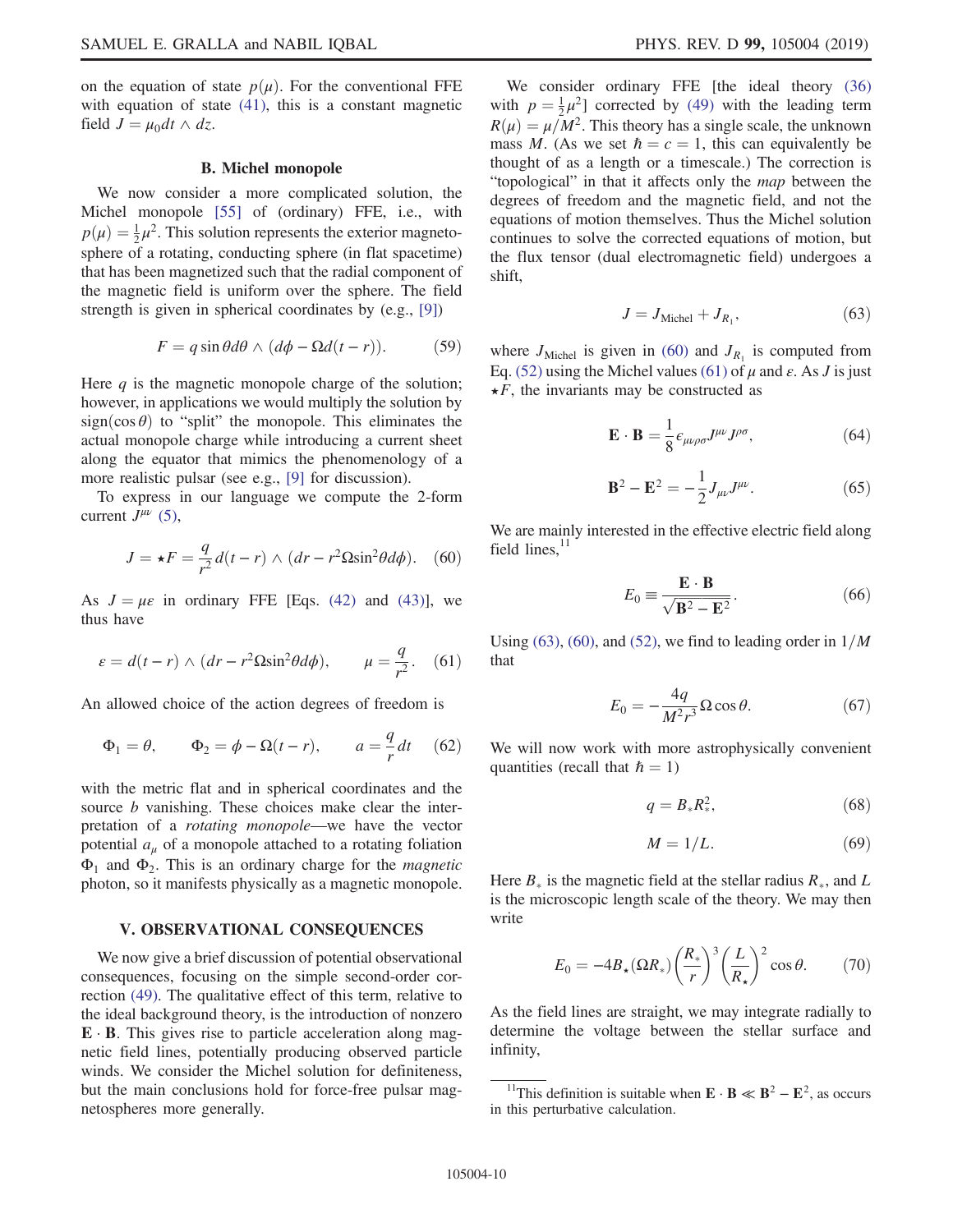$$
V = 2V_0 \cos \theta \left(\frac{L}{R_*}\right)^2, \qquad V_0 = B_* R_*^2 \Omega, \qquad (71)
$$

where  $V_0$  is the typical "unipolar inductor" voltage generated by the rotation of the star through the magnetic flux  $B_*R_*^2$ . This is a famously large voltage for pulsars,

$$
V_0 \approx (6 \times 10^{16} \text{ Volts}) \frac{B_{12}}{P_1},
$$
 (72)

<span id="page-11-2"></span>where  $B_{12}$  is the stellar magnetic field in units of  $10^{12}$ Gauss, while  $P_1$  is the pulsar period in seconds. (We use a stellar radius of ten kilometers.) The actual voltage is down by two powers of the dimensionless ratio  $L/R_*$ . The typical Lorentz factor of an electron is then (assuming  $\gamma \gg 1$  and dropping factors)

$$
\gamma \sim 10^{11} \epsilon_r \frac{B_{12}}{P_1} \left(\frac{L}{R_*}\right)^2,\tag{73}
$$

where we have used the mass of the electron  $m_e \approx 0.5$  MeV and where  $\epsilon_r < 1$  is some efficiency factor reflecting radiative and other losses during acceleration.

Although Eq. [\(73\)](#page-11-2) was derived in the case of purely radial field lines (the Michel monopole model), we expect it to hold for pulsar magnetospheres more generally. From [\(52\)](#page-8-3) we see that the correction to the magnetic field scales as  $BL^2/R^2$ , where B and R are typical scales of magnetic field strength and variation, respectively. Near the star these can be identified with the stellar magnetic field and radius, up to model-dependent factors. Then the electric field correction  $E_0$  will take the form of [\(70\)](#page-10-4) with  $(R_*/r)^3$ replaced by some more complicated function of  $r/R_*$ characterizing the falloff of the field. This will affect the voltage [\(71\)](#page-10-5) only by numerical factors. Indeed,  $V \propto V_0$  can be expected on purely physical grounds, as  $V_0$  is the typical voltage of a unipolar inductor. We conclude that the estimate [\(73\)](#page-11-2) is largely insensitive to the details of the magnetic field configuration.

We can use Eq.  $(73)$  to estimate the scale L required to match some given observed Lorentz factor γ. Using a ten kilometer stellar radius and solving for L yields

$$
L \sim (10^{-5} \text{ km}) \sqrt{\frac{\gamma}{\epsilon_r}} \sqrt{\frac{P_1}{B_{12}}}.
$$
 (74)

The rightmost factor  $\sqrt{P_1/B_{12}}$  ranges from ∼0.05 to a few, with the majority of pulsars around  $1/2$ . Suppose that we wish to reproduce a Lorentz factor  $\gamma \sim 10^3$  of a robust pulsar wind nebula (e.g., [\[56\]\)](#page-16-4), and assume an efficiency of  $\epsilon_r \sim 0.1$ . Then the length scale L comes out to about a meter. As a frequency this is 300 MHz, which happens to be right where the pulsar *radio* spectrum often peaks (e.g., [\[57\]](#page-16-5)). This suggests the tantalizing possibility that a single EFT, with a scale  $L \sim$  meters, could explain the disparate phenomena of radio emission and pulsar wind. Needless to say, however, significant further work is required before the EFT could be considered a viable model of either effect.

We conclude by discussing how the coefficients in an effective theory [e.g., the function  $R(\mu)$  in [\(49\)](#page-8-2), or more specifically the precise value of the scale  $M = 1/L$ ] can in principle be computed from a microscopic description. In theories of conventional hydrodynamics, this is done through Kubo formulas that relate hydrodynamic transport coefficients to two-point correlation functions of the conserved currents in thermal equilibrium (see e.g., [\[58\]](#page-16-6) for a modern review). It is possible to derive similar Kubo formulas in our framework, which would relate the coefficient M to two-point functions of the magnetic flux and stress tensor operators in magnetic equilibrium. These could then in principle be computed from microscopic quantum field theory, or (more realistically) from numerical simulation of homogenous strong-field plasma. In this way the EFT could bridge the gap between a microscopic description and macroscopic observations.

#### ACKNOWLEDGMENTS

It is a pleasure to acknowledge helpful discussions and correspondence with S. Grozdanov, D. Hofman, A. Jain, A. Nicolis, and N. Poovuttikul. We are grateful to the Aspen Center for Physics (which is supported by National Science Foundation Grant No. PHY-1607611), where the initial contact that would lead to this collaboration was made. S. G. is supported in part by the NSF under Grant No. PHY-1752809 to the University of Arizona. N. I. is supported in part by the STFC under consolidated Grant No. ST/ L000407/1.

### <span id="page-11-1"></span>APPENDIX A: DUALIZING AND THE MAGNETIC PHOTON

For completeness, here we review why one might consider the transformation [\(17\)](#page-4-2) to be analogous to that of a magnetic photon. Similar discussion appears in the Introduction of [\[59\]](#page-16-7) and Appendix C of [\[60\].](#page-16-8)

<span id="page-11-0"></span>Consider free electromagnetism written in terms of the normal electric vector potential, with no dynamical electric charges but coupled to the external source  $b$  as in [\(7\)](#page-3-2), i.e.,

$$
S[A; b] = \int \left( -\frac{1}{2} dA \wedge \star dA + b \wedge dA \right). \quad (A1)
$$

Recall that this action is invariant under the 1-form shift  $b \rightarrow b + d\Lambda$ . As only dA appears in the action, we may perform electromagnetic duality at the level of the action in the usual manner (see e.g., Appendix B of [\[61\]\)](#page-16-9). This is done by treating  $F \equiv dA$  as the dynamical variable rather than A; however, one must then introduce a Lagrange multiplier  $\tilde{A}$  to enforce that F is closed; i.e., we obtain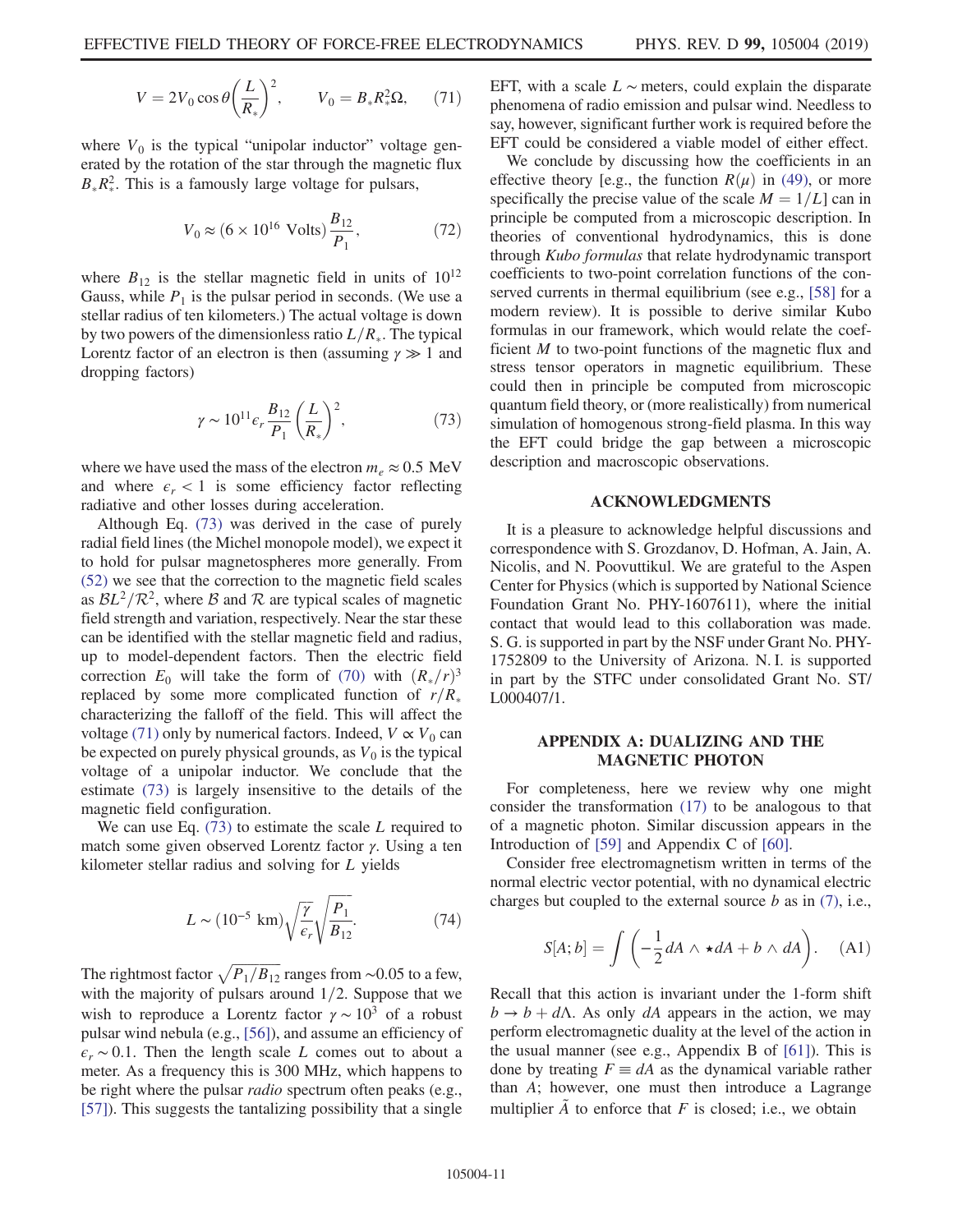$$
S[F, \tilde{A}; b] = \int \left( -\frac{1}{2} F \wedge \star F + b \wedge F - \tilde{A} \wedge dA \right). \tag{A2}
$$

<span id="page-12-2"></span>As F appears only quadratically, we may eliminate it from the action by solving its equations of motion and plugging back in to find

$$
S[\tilde{A}; b] = \int \left( -\frac{1}{2} (d\tilde{A} - b) \wedge \star (d\tilde{A} - b) \right). \tag{A3}
$$

<span id="page-12-1"></span> $\tilde{A}$  is usually called the *magnetic photon*; we see that unlike in the original formulation [\(A1\)](#page-11-0) the 1-form shift now requires a compensating shift of  $\tilde{A}$ ,

$$
\tilde{A} \to \tilde{A} + \Lambda, \qquad b \to b + d\Lambda. \tag{A4}
$$

This is precisely the symmetry transformation postulated for  $a$  in [\(17\)](#page-4-2); hence we refer to it as the magnetic photon shift.

We stress, however, that the physics of  $\alpha$  is *not* identical to that of the usual magnetic photon  $\tilde{A}$ . In particular, the extra symmetry [\(19\)](#page-5-3) effectively confines the dynamical part of a to the world sheet. Furthermore, the route that we have taken to justify the transformation [\(A4\)](#page-12-1) involves a dualization that is possible only when there are no electric charges, which is certainly not the case for a plasma. Relatedly, as the action [\(A3\)](#page-12-2) suggests, the magnetic photon  $\tilde{A}$  is actually a Goldstone boson of a spontaneously broken generalized global symmetry [\[21,29,30\],](#page-15-11) whereas this is not the case for the world sheet photon a.

Consider now the transformations of the form  $\Lambda = d\lambda$ with  $\lambda$  a 0-form; in this case the transformation reduces to

$$
\tilde{A} \to \tilde{A} + d\lambda, \tag{A5}
$$

leaving the source invariant. Transformations of this sort are usually called (magnetic)  $U(1)$  gauge transformations —to be more precise, if  $\lambda$  has compact support, then this transformation is "pure gauge" and does not act on the physical configuration space (i.e., in a quantum treatment it leaves all physical states invariant).

However, if  $\lambda$  extends to infinity or fails to be globally well defined (by winding, say, around a compact cycle), then this is a so-called "large gauge" transformation that does act on physical states. In modern language this is now the action of a generalized global symmetry [\[21,30\]](#page-15-11). These issues do not play a role in any of our analysis.

## <span id="page-12-0"></span>APPENDIX B: DIFFEOMORPHISM VARIATION OF ACTION

Here we present some details of the diffeomorphism variation of the action  $S[\Phi_I, a; g, b]$ . Under a diffeomorphism, all fields  $\psi$  (whether external sources or dynamical fields) vary as

$$
\delta_{\xi}\psi = \mathcal{L}_{\xi}\psi, \tag{B1}
$$

where  $\mathcal{L}_{\xi}$  is the Lie derivative. The diffeomorphism variation of the action is then

$$
\delta_{\xi} S[\Phi_I, a; g, b] = \int d^4x \left( \frac{\delta S}{\delta g_{\mu\nu}} \delta_{\xi} g_{\mu\nu} + \frac{\delta S}{\delta b_{\mu\nu}} \delta_{\xi} b_{\mu\nu} + \frac{\delta S}{\delta a_{\mu}} \delta_{\xi} a_{\mu} + \frac{\delta S}{\delta \Phi_I} \delta_{\xi} \Phi^I \right) = 0. \tag{B2}
$$

By construction this must vanish. Now from the definition [\(27\)](#page-6-0) of the stress and flux tensors this may be rearranged to read

$$
\int d^4x \left[ \sqrt{-g} \left( -\nabla_{\mu} T^{\mu}{}_{\sigma} + \frac{1}{2} J^{\mu \nu} (db)_{\sigma \mu \nu} - \nabla_{\mu} J^{\mu \nu} b_{\sigma \nu} \right) \xi^{\sigma} + \frac{\delta S}{\delta \Phi^I} \delta \Phi^I + \frac{\delta S}{\delta a_{\mu}} \delta_{\xi} a_{\mu} \right]. \tag{B3}
$$

<span id="page-12-3"></span>We may further use the relation [\(29\)](#page-6-4) for the variation  $\delta S/\delta a$  to find as an identity

$$
\int d^4x \sqrt{-g} \left[ -\nabla_{\mu} T^{\mu}{}_{\sigma} + \frac{1}{2} J^{\mu\nu} (db)_{\sigma\mu\nu} + \nabla_{\mu} J^{\mu\nu} (\nabla_{\sigma} a_{\nu} - \nabla_{\nu} a_{\sigma} - b_{\sigma\nu}) + \frac{1}{\sqrt{-g}} \frac{\delta S}{\delta \Phi^I} \partial_{\sigma} \Phi^I \right] \xi^{\sigma} = 0. \tag{B4}
$$

This is Eq. [\(30\)](#page-6-5) in the text.

<span id="page-12-4"></span>We now consider a diffeomorphism parallel to the world sheet, i.e.,  $\xi^{\mu} = h^{\mu}{}_{\nu}\xi^{\nu}$ . Putting this in [\(B4\)](#page-12-3), we find that the last term in  $\frac{\delta S}{\delta \Phi_l}$  vanishes, and we have the following offshell identity, which is [\(31\)](#page-6-1) in the text:

$$
\begin{aligned} &(-\nabla_{\mu}T^{\mu}_{\sigma} + \frac{1}{2}J^{\mu\nu}(db)_{\sigma\mu\nu} \\ &+ \nabla_{\mu}J^{\mu\nu}(\nabla_{\sigma}a_{\nu} - \nabla_{\nu}a_{\sigma} - b_{\sigma\nu}))h^{\sigma\gamma} = 0. \end{aligned} \tag{B5}
$$

This is a constraint that must hold on any stress and flux tensor obtained in our formalism. We now connect it with a constraint that played an important role in the analysis of [\[13\].](#page-15-4) To proceed, we assume (as was done in [\[13\]](#page-15-4)) that we are working to ideal order. We then have

$$
J^{\mu\nu} = \rho \varepsilon^{\mu\nu} = \frac{\rho}{|d\Phi_1 \wedge d\Phi_2|} (\varepsilon^{\mu\nu\rho\sigma} \partial_\rho \Phi_1 \partial_\sigma \Phi_2).
$$
 (B6)

However, by antisymmetry the divergence of the bracketed quantity above is zero, and thus we find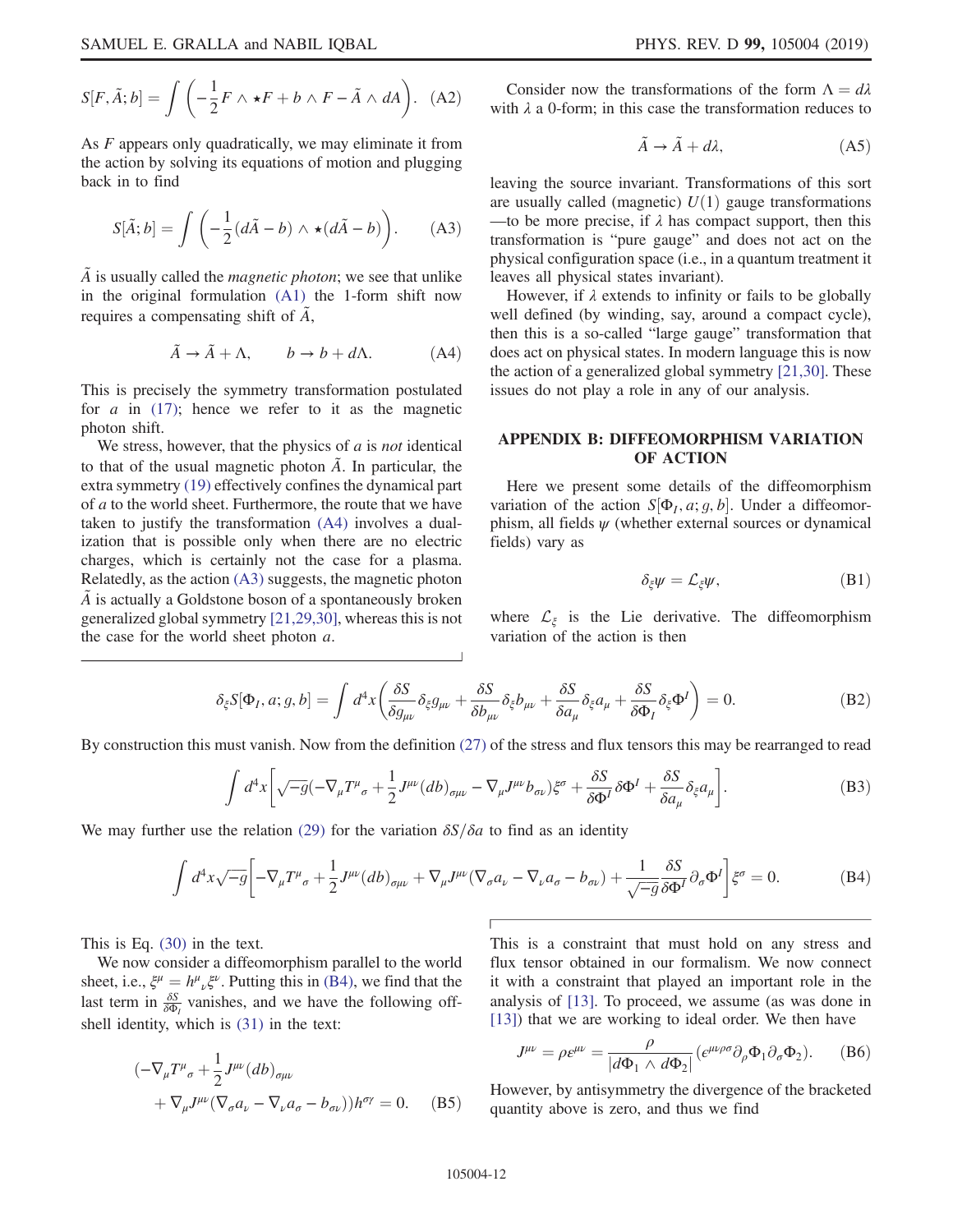$$
\nabla_{\mu}J^{\mu\nu} = \nabla_{\mu} \left( \frac{\rho}{|d\Phi_1 \wedge d\Phi_2|} \right) \left( \epsilon^{\mu\nu\rho\sigma} \partial_{\rho} \Phi_1 \partial_{\sigma} \Phi_2 \right). \tag{B7}
$$

Thus the free  $\nu$  index necessarily points in a world sheet direction, and we have

$$
\nabla_{\mu}J^{\mu\nu} = \nabla_{\mu}J^{\mu\alpha}h_{\alpha}{}^{\nu}.
$$
 (B8)

Using [\(35\)](#page-6-3) we then find that the last term in [\(B5\)](#page-12-4) can be written entirely in terms of  $\mu$ :

$$
\nabla_{\mu}J^{\mu\nu}h_{\alpha}{}^{\nu}(b_{\sigma\nu} - \nabla_{\sigma}a_{\nu} + \nabla_{\nu}a_{\sigma})h^{\sigma\gamma} = \mu \nabla_{\mu}J^{\mu\nu}\epsilon_{\sigma\nu}h^{\sigma\alpha}.
$$
\n(B9)

Next, we turn to the term in  $(db)_{\sigma\mu\nu}$  in [\(B5\);](#page-12-4) we note that each of the three indices  $\sigma$ ,  $\mu$ ,  $\nu$  must be different; however, as  $J^{\mu\nu} \sim \epsilon^{\mu\nu}$  they must also all point in the world sheet directions for the term not to vanish. However, there are only two such directions. Thus we find finally

$$
(\nabla_{\mu}T^{\mu}_{\ \sigma} + \mu \nabla_{\mu}J^{\mu\nu}\epsilon_{\nu\sigma})h_{\sigma\alpha} = 0, \tag{B10}
$$

which is precisely the ideal-order constraint found by inspection in [\[13\].](#page-15-4) We now see that it is a consequence of diffeomorphisms being realized even off-shell along the field lines. There is further discussion of this point in the bulk of the text.

## <span id="page-13-1"></span>APPENDIX C: EQUIVALENCE OF IDEAL ORDER WITH GENERALIZED FORCE-FREE ELECTRODYNAMICS

We now explore the link between the ideal-order equations of this EFT (Sec.  $III C$ ) and the force-free dynamics of nonlinear electromagnetism [\[14\].](#page-15-5) Consider an action that is an arbitrary function of the invariants  $I = F_{\mu\nu}F^{\mu\nu}$  and  $K = \frac{1}{2}\epsilon^{\mu\nu\rho\sigma}F_{\mu\nu}F_{\rho\sigma}$ ,

$$
S_{\text{NLE}} = \int \sqrt{-g} d^4x \mathcal{L}(I, K). \tag{C1}
$$

<span id="page-13-3"></span>This action defines a stress-tensor  $T^{\mu\nu}_{\text{NLE}}$  in the usual way [\(27\)](#page-6-0). Demanding conservation of the stress tensor (but not demanding any field equations associated with  $S_{NLE}$ ) turns out to imply [\[14\]](#page-15-5)

$$
F_{\sigma\nu}\nabla_{\mu}\left(\frac{\partial \mathcal{L}}{\partial I}\bigg|_{K=0}F^{\mu\nu}\right) = 0, \tag{C2}
$$

<span id="page-13-4"></span>where we have also assumed degeneracy [\(1a\)](#page-1-6). Adjoining the no-monopoles condition,

$$
\nabla_{\left[\mu} F_{\rho \sigma\right]} = 0,\tag{C3}
$$

constitutes the force-free dynamics of a nonlinear electromagnetism.

<span id="page-13-2"></span>We now show that these equations are equivalent to the ideal-order theory of Sec. [III C.](#page-6-6) The map is

$$
J^{\mu\nu} = \frac{1}{2} \epsilon^{\mu\nu\rho\sigma} F_{\rho\sigma}, \quad I = 2\rho^2, \quad \mathcal{L}|_{K=0} = p - \mu\rho. \quad (C4)
$$

<span id="page-13-5"></span>Note that  $\mathcal L$  is the Legendre transform of  $p$  to a function of  $ρ$  rather than  $μ$ . For later use  $dp = ρdμ$  to show that

$$
\left. \frac{\partial \mathcal{L}}{\partial I} \right|_{K=0} = -\frac{1}{4} \frac{\mu}{\rho}.
$$
 (C5)

Using  $(C4)$ , it turns out that  $(C2)$  and  $(C3)$  are equivalent to the following components of our conservation equations:

$$
\nabla_{\mu}J^{\mu\nu} = 0, \qquad (\nabla_{\mu}T^{\mu\nu})h^{\perp}_{\nu\rho} = 0, \qquad (C6)
$$

together with the definitions  $(37)$ . The conservation of *J* is trivially equivalent to  $(C3)$ . The less trivial equation is that for T

<span id="page-13-6"></span>
$$
(\nabla_{\mu}T^{\mu\nu})h^{\perp}_{\nu\rho} = h^{\perp}_{\mu\rho}\nabla^{\mu}p - \mu\rho\epsilon^{\mu\sigma}h^{\perp}_{\nu\rho}\nabla_{\mu}\epsilon_{\sigma}^{\ \nu} \tag{C7}
$$

$$
= -\frac{3}{2} J^{\mu\nu} \nabla_{\left[\rho\right.} \left( J_{\mu\nu\right] \frac{\mu}{\rho} \right), \tag{C8}
$$

where we have used  $\nabla_{\sigma} p = \rho \nabla_{\sigma} \mu$  as well as  $\varepsilon^{\mu\sigma}\varepsilon^{\alpha\beta}\nabla_{\gamma}\varepsilon_{\sigma\beta} = 0$ . Using [\(C5\)](#page-13-5), the vanishing of [\(C8\)](#page-13-6) is now equivalent to  $(C3)$ . As shown in  $(31)$ , the other components of the conservation of  $T^{\mu\nu}$  hold as an identity and thus contain no dynamical information.

## <span id="page-13-0"></span>APPENDIX D: COUPLING AN EXTERNAL CHARGED PARTICLE

<span id="page-13-7"></span>Imagine that we would like to add an extra external charged particle with charge  $q$  to the system. Since our definition  $(5)$  of F in terms of J agrees with the usual  $F = dA$ , we know that (neglecting plasma backreaction) the dynamics of this particle is given by the Lorentz force law in terms of J:

$$
m\frac{D^2}{ds^2}X^{\sigma} + \frac{q}{2}J^{\mu\nu}(X(s))\epsilon_{\mu\nu\rho\sigma}\dot{X}^{\rho} = 0.
$$
 (D1)

However, it may be instructive to see this result derived from our action formulation. This is now something of a thorny point: usually in electrodynamics the action of a charged particle contains a term that is the integral of the vector potential  $e \int_C A$  over its worldline C. However, in our formalism the useful degrees of freedom are  $(\Phi_I, a)$  and *not* the usual electric vector potential A. As we no longer have access to A, how can we write down the action of the particle?

We may accomplish this following a technique used in [\[62\]](#page-16-10) to describe the coupling of a superconducting vortex with external fields, which turns out to be a formally similar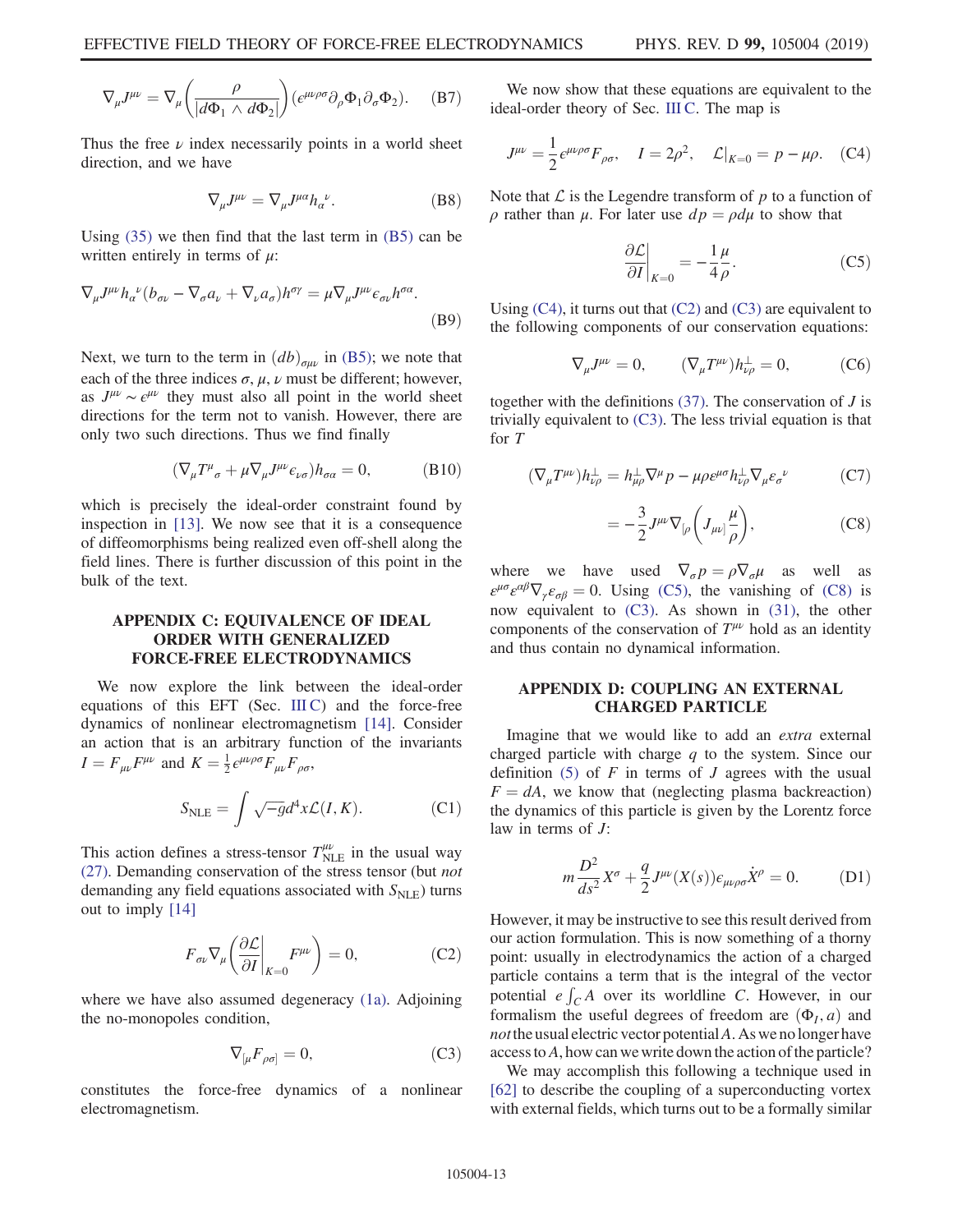problem. We begin by recalling from [\(9\)](#page-3-7) that db can be viewed as an external electric charge-current that is probing the system:

$$
j_{\text{ext}}^{\sigma} = -\frac{1}{2} \epsilon^{\sigma \rho \mu \nu} \partial_{\rho} b_{\mu \nu}.
$$
 (D2)

Thus to add a single external charge moving on a worldline C, we must arrange for  $j_{\text{ext}}^{\sigma}$  and thus db to have delta function support on its worldline; i.e., we would like to construct a source field  $b(x; C)$  that depends on both spacetime and a curve  $C$  so that

$$
\nabla_{[\mu} b_{\nu\rho]}(x; C) = \frac{q}{2} \int_C ds \frac{dX^{\sigma}}{ds} \epsilon_{\mu\nu\rho\sigma} \delta^{(4)}(x - X^{\mu}(s)). \tag{D3}
$$

There is clearly a great deal of freedom in this choice of  $b$  e.g., we may shift  $b \to b + d\Lambda$  for any 1-form  $\Lambda$  without affecting this equation—but as usual this will not affect the equations of motion. For some intuition,  $b$  may be considered the field strength  $F$  (in ordinary Maxwell electrodynamics) of the electromagnetic field produced by a magnetic monopole living on the curve C.

To obtain the dynamics of the point particle, we now consider the following combined action, which is a functional of the dynamical fields as well as of the worldline C

$$
S_{\text{pp}}[\Phi_I, a, C] = m \int_C ds + S_{\text{FFE}}[\Phi_I, a; b(x; C)], \quad (D4)
$$

where the first term is the usual geometric proper time along the worldline, and where  $S_{\text{FFE}}$  is the string fluid action that we have constructed. Note that the string fluid action depends on C through the choice of  $b(x;C)$ . Denoting the particle trajectory by  $X^{\mu}(s)$ , we now vary  $X^{\mu} + \delta X^{\mu}$  to construct the equations of motion of the particle.

<span id="page-14-2"></span>The variation of the first term gives the usual geodesic equation. Let us consider the variation of the second term:

$$
\delta_X S_{\text{FFE}}[\Phi_I, a; b(x; C)] = \frac{1}{2} \int d^4x \sqrt{-g} J^{\mu\nu} \delta_X b_{\mu\nu}(x). \quad (D5)
$$

This may appear to be an extremely complicated variation, as naively varying  $C$  appears to alter  $b$  arbitrarily far away from the curve C itself. In fact, when evaluated on an onshell field configuration satisfying  $\nabla_{\mu}J^{\mu\nu} = 0$ , this variation ends up localizing on the worldline. To understand this, we note that  $b(x; C)$  may be explicitly constructed by

$$
b_{\mu\nu}(x;C) = \frac{q}{2} \int ds \dot{X}^{\rho} T_{\mu\nu\rho}(x - X(s)), \quad (D6)
$$

<span id="page-14-0"></span>where  $T_{\mu\nu\rho}(x)$  is a "monopole propogator" that satisfies the following equation:

$$
\nabla_{[\alpha} T_{\mu\nu]\rho}(x) = \frac{1}{\sqrt{-g}} \delta^{(4)}(x) \epsilon_{\alpha\mu\nu\rho}.
$$
 (D7)

There is again an extremely large amount of freedom in this choice of function. One candidate is given by

$$
T_{\mu\nu\rho}(x) = \frac{3}{2} \epsilon_{\mu\nu\alpha\beta} \nabla^{[\alpha} G^{\beta]}_{\rho}(x), \tag{D8}
$$

where  $G^{\beta \rho}$  is the usual free photon propagator that satisfies

$$
\nabla_{\alpha}(\nabla^{[\alpha}G^{\beta]\rho}(x)) = \frac{1}{\sqrt{-g}} \delta^{(4)}(x) g^{\beta\rho}.
$$
 (D9)

With this choice  $b_{\mu\nu}(x; C)$  is exactly the field strength produced by a magnetic monopole moving along C in free electrodynamics. The precise form of  $T_{\mu\nu\rho}$  will not be important for us. We may now explicitly construct the change in  $b_{\mu\nu}(x; C)$  under a small variation  $\delta X^{\alpha}$ . We find

$$
\delta_X b_{\mu\nu}(x) = \frac{q}{2} \int ds (\nabla_\rho T_{\mu\nu\alpha}(x - X(s)) - \alpha \leftrightarrow \rho) \dot{X}^\rho \delta X^\alpha.
$$
\n(D10)

<span id="page-14-1"></span>Using the definition of the monopole propagator [\(D7\)](#page-14-0) and some rearrangement of indices, this may be rewritten as

$$
\delta_X b_{\mu\nu}(x) = q \int ds \frac{dX^{\rho}}{ds} \epsilon_{\alpha\mu\nu\rho} \delta^{(4)}(x - X^{\mu}(s)) + \nabla_{\mu} \delta c_{\nu} - \nabla_{\nu} \delta c_{\mu}, \tag{D11}
$$

where the first term is localized on the worldline and where δc is an infinitesimal 1-form built out of  $δX<sup>α</sup>$  whose form depends on the choice of  $T_{\mu\nu\rho}$ :

$$
\delta c_{\nu} \equiv 2q \int ds (T_{\alpha\nu\rho} - T_{\rho\nu\alpha}) \dot{X}^{\rho} \delta X^{\alpha}.
$$
 (D12)

We now insert the expression [\(D11\)](#page-14-1) into [\(D5\).](#page-14-2) We see that the terms involving  $\delta c$  above will not contribute to the equations of motion, as upon an integration by parts they result in terms proportional to  $\nabla_{\mu}J^{\mu\nu}$ . Only the first delta function term contributes, and as claimed the variation has localized on the worldline. Combining this with the usual geodesic equation arising from varying the proper time term, we find the full equations of motion to be  $(D1)$ , as claimed.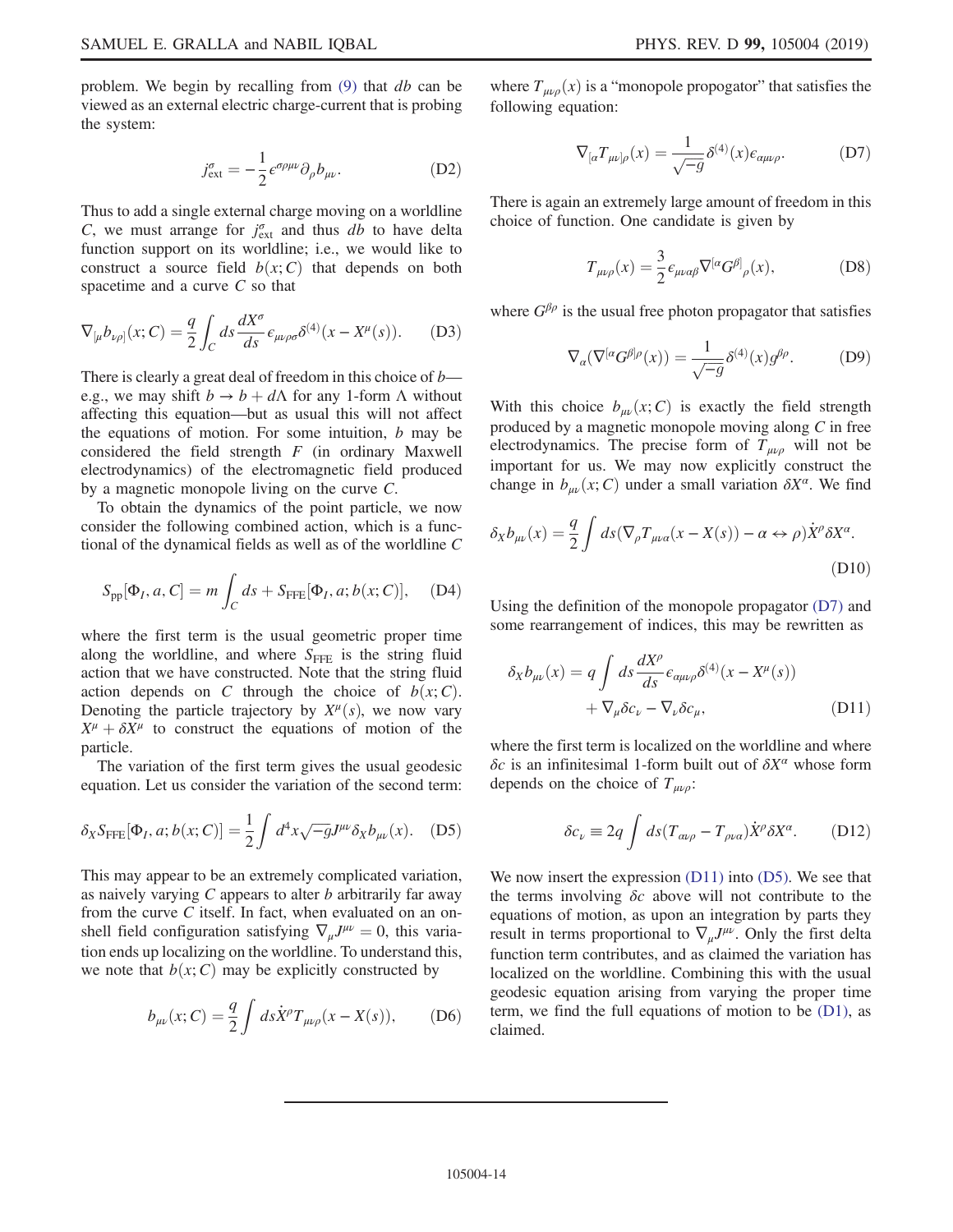- <span id="page-15-0"></span>[1] K. Kotera and A. V. Olinto, The astrophysics of ultrahighenergy cosmic rays, [Annu. Rev. Astron. Astrophys.](https://doi.org/10.1146/annurev-astro-081710-102620) 49, 119 [\(2011\).](https://doi.org/10.1146/annurev-astro-081710-102620)
- [2] R. Blandford, Y. Yuan, M. Hoshino, and L. Sironi, Magnetoluminescence, [Space Sci. Rev.](https://doi.org/10.1007/s11214-017-0376-2) 207, 291 (2017).
- [3] J. I. Katz, Fast radio bursts–A brief review: Some questions, fewer answers, [Mod. Phys. Lett. A](https://doi.org/10.1142/S0217732316300135) 31, 1630013 [\(2016\).](https://doi.org/10.1142/S0217732316300135)
- [4] V. S. Beskin, Radio pulsars: Already fifty years! [Phys. Usp.](https://doi.org/10.3367/UFNe.2017.10.038216) 61[, 353 \(2018\).](https://doi.org/10.3367/UFNe.2017.10.038216)
- <span id="page-15-1"></span>[5] P. Goldreich and W. H. Julian, Pulsar electrodynamics, [Astrophys. J.](https://doi.org/10.1086/150119) 157, 869 (1969).
- [6] R. D. Blandford and R. L. Znajek, Electromagnetic extraction of energy from Kerr black holes, [Mon. Not. R. Astron.](https://doi.org/10.1093/mnras/179.3.433) Soc. 179[, 433 \(1977\)](https://doi.org/10.1093/mnras/179.3.433).
- <span id="page-15-2"></span>[7] T. Uchida, Theory of force-free electromagnetic fields. I. General theory, Phys. Rev. E 56[, 2181 \(1997\)](https://doi.org/10.1103/PhysRevE.56.2181).
- <span id="page-15-3"></span>[8] S. S. Komissarov, Time-dependent, force-free, degenerate electrodynamics, [Mon. Not. R. Astron. Soc.](https://doi.org/10.1046/j.1365-8711.2002.05313.x) 336, 759 [\(2002\).](https://doi.org/10.1046/j.1365-8711.2002.05313.x)
- <span id="page-15-18"></span>[9] S. E. Gralla and T. Jacobson, Spacetime approach to forcefree magnetospheres, [Mon. Not. R. Astron. Soc.](https://doi.org/10.1093/mnras/stu1690) 445, 2500 [\(2014\).](https://doi.org/10.1093/mnras/stu1690)
- [10] C. Palenzuela, C. Bona, L. Lehner, and O. Reula, Robustness of the Blandford-Znajek mechanism, [Classical](https://doi.org/10.1088/0264-9381/28/13/134007) [Quantum Gravity](https://doi.org/10.1088/0264-9381/28/13/134007) 28, 134007 (2011).
- [11] H. P. Pfeiffer and A. I. MacFadyen, Hyperbolicity of forcefree electrodynamics, [arXiv:1307.7782](http://arXiv.org/abs/1307.7782).
- [12] F. L. Carrasco and O. A. Reula, Covariant hyperbolization of force-free electrodynamics, [Phys. Rev. D](https://doi.org/10.1103/PhysRevD.93.085013) 93, 085013 [\(2016\).](https://doi.org/10.1103/PhysRevD.93.085013)
- <span id="page-15-4"></span>[13] S. Grozdanov, D. M. Hofman, and N. Iqbal, Generalized global symmetries and dissipative magnetohydrodynamics, Phys. Rev. D 95[, 096003 \(2017\)](https://doi.org/10.1103/PhysRevD.95.096003).
- <span id="page-15-5"></span>[14] M. Freytsis and S. E. Gralla, QED plasma and magnetars, [J. Cosmol. Astropart. Phys. 05 \(2016\) 042.](https://doi.org/10.1088/1475-7516/2016/05/042)
- <span id="page-15-6"></span>[15] S. Dubovsky, L. Hui, A. Nicolis, and D. T. Son, Effective field theory for hydrodynamics: Thermodynamics, and the derivative expansion, [Phys. Rev. D](https://doi.org/10.1103/PhysRevD.85.085029) 85, 085029 [\(2012\).](https://doi.org/10.1103/PhysRevD.85.085029)
- <span id="page-15-7"></span>[16] T. Wiegelmann and T. Sakurai, Solar force-free magnetic fields, [Living Rev. Solar Phys.](https://doi.org/10.12942/lrsp-2012-5) 9, 5 (2012).
- <span id="page-15-8"></span>[17] T. Gray, M. R. Brown, and D. Dandurand, Observation of a Relaxed Plasma State in a Quasi-Infinite Cylinder, [Phys.](https://doi.org/10.1103/PhysRevLett.110.085002) Rev. Lett. 110[, 085002 \(2013\).](https://doi.org/10.1103/PhysRevLett.110.085002)
- <span id="page-15-9"></span>[18] P. Nozieres and D. Pines, Theory Of Quantum Liquids, Advanced Books Classics (CRC Press, Boca Raton, FL, USA, 1999).
- <span id="page-15-10"></span>[19] J. Polchinski, Effective field theory and the Fermi surface, in Proceedings, Theoretical Advanced Study Institute (TASI 92): From Black Holes and Strings to Particles: Boulder, USA, 1992 (1992), pp. 235–276.
- <span id="page-15-11"></span>[20] R. Shankar, Renormalization-group approach to interacting fermions, [Rev. Mod. Phys.](https://doi.org/10.1103/RevModPhys.66.129) 66, 129 (1994).
- [21] D. Gaiotto, A. Kapustin, N. Seiberg, and B. Willett, Generalized global symmetries, [J. High Energy Phys. 02](https://doi.org/10.1007/JHEP02(2015)172) [\(2015\) 172.](https://doi.org/10.1007/JHEP02(2015)172)
- <span id="page-15-12"></span>[22] D. Gaiotto, A. Kapustin, Z. Komargodski, and N. Seiberg, Theta, time reversal, and temperature, [J. High Energy Phys.](https://doi.org/10.1007/JHEP05(2017)091) [05 \(2017\) 091.](https://doi.org/10.1007/JHEP05(2017)091)
- [23] Z. Komargodski, A. Sharon, R. Thorngren, and X. Zhou, Comments on Abelian Higgs models and persistent order, [SciPost Phys.](https://doi.org/10.21468/SciPostPhys.6.1.003) **6**, 003 (2019).
- [24] B. Yoshida, Topological phases with generalized global symmetries, Phys. Rev. B 93[, 155131 \(2016\).](https://doi.org/10.1103/PhysRevB.93.155131)
- [25] J.C. Wang, Z.-C. Gu, and X.-G. Wen, Field Theory Representation of Gauge-Gravity Symmetry-Protected Topological Invariants, Group Cohomology and Beyond, Phys. Rev. Lett. 114[, 031601 \(2015\).](https://doi.org/10.1103/PhysRevLett.114.031601)
- [26] Y. Tanizaki, Y. Kikuchi, T. Misumi, and N. Sakai, Anomaly matching for phase diagram of massless  $\mathbb{Z}_N$ -QCD, [Phys.](https://doi.org/10.1103/PhysRevD.97.054012) Rev. D 97[, 054012 \(2018\)](https://doi.org/10.1103/PhysRevD.97.054012).
- [27] R. Kitano, T. Suyama, and N. Yamada,  $\theta = \pi$  in  $SU(N)/\mathbb{Z}_N$ gauge theories, [J. High Energy Phys. 09 \(2017\) 137.](https://doi.org/10.1007/JHEP09(2017)137)
- [28] D. Gaiotto, Z. Komargodski, and N. Seiberg, Time-reversal breaking in QCD<sub>4</sub>, walls, and dualities in  $2 + 1$  dimensions, [J. High Energy Phys. 01 \(2018\) 110.](https://doi.org/10.1007/JHEP01(2018)110)
- [29] D. M. Hofman and N. Iqbal, Goldstone modes and photonization for higher form symmetries, [SciPost Phys.](https://doi.org/10.21468/SciPostPhys.6.1.006) 6, 006 [\(2019\).](https://doi.org/10.21468/SciPostPhys.6.1.006)
- [30] E. Lake, Higher-form symmetries and spontaneous symmetry breaking, [arXiv:1802.07747.](http://arXiv.org/abs/1802.07747)
- [31] S. Grozdanov and N. Poovuttikul, Generalised global symmetries and magnetohydrodynamic waves in a strongly interacting holographic plasma, [arXiv:1707.04182.](http://arXiv.org/abs/1707.04182)
- [32] S. Grozdanov, A. Lucas, and N. Poovuttikul, Holography and hydrodynamics with weakly broken symmetries, [arXiv:1810.10016.](http://arXiv.org/abs/1810.10016)
- [33] J. Armas and A. Jain, One-form superfluids and magnetohydrodynamics, [arXiv:1811.04913.](http://arXiv.org/abs/1811.04913)
- [34] J. Armas and A. Jain, Magnetohydrodynamics as superfluidity, [arXiv:1808.01939](http://arXiv.org/abs/1808.01939).
- [35] S. Grozdanov and N. Poovuttikul, Generalized global symmetries in states with dynamical defects: The case of the transverse sound in field theory and holography, [Phys.](https://doi.org/10.1103/PhysRevD.97.106005) Rev. D 97[, 106005 \(2018\)](https://doi.org/10.1103/PhysRevD.97.106005).
- <span id="page-15-17"></span>[36] P. Glorioso and D. T. Son, Effective field theory of magnetohydrodynamics from generalized global symmetries, [arXiv:1811.04879.](http://arXiv.org/abs/1811.04879)
- <span id="page-15-13"></span>[37] G. Compère, S. E. Gralla, and A. Lupsasca, Force-free foliations, Phys. Rev. D 94[, 124012 \(2016\).](https://doi.org/10.1103/PhysRevD.94.124012)
- [38] B. Carter, The general theory of the mechanical, electromagnetic and thermodynamic properties of black holes, in General Relativity: An Einstein Centenary Survey, edited by S. W. Hawking and W. Israel, vol. 179 (Cambridge University Press, Cambridge, England, 1979), pp. 457–472.
- <span id="page-15-14"></span>[39] A. Spitkovsky, Time-dependent force-free Pulsar magnetospheres: Axisymmetric and oblique rotators, [Astrophys. J.](https://doi.org/10.1086/507518) Lett. 648[, L51 \(2006\)](https://doi.org/10.1086/507518).
- <span id="page-15-15"></span>[40] M. Lyutikov, L. Sironi, S. S. Komissarov, and O. Porth, Explosive X-point collapse in relativistic magnetically dominated plasma, J. Plasma Phys. 83[, 635830601 \(2017\).](https://doi.org/10.1017/S0022377817000629)
- <span id="page-15-19"></span><span id="page-15-16"></span>[41] J. Zrake and W. E. East, Freely decaying turbulence in forcefree electrodynamics, [Astrophys. J.](https://doi.org/10.3847/0004-637X/817/2/89) 817, 89 (2016).
- [42] S. Endlich, A. Nicolis, R. A. Porto, and J. Wang, Dissipation in the effective field theory for hydrodynamics: First order effects, Phys. Rev. D 88[, 105001 \(2013\).](https://doi.org/10.1103/PhysRevD.88.105001)
- [43] S. Grozdanov and J. Polonyi, Viscosity and dissipative hydrodynamics from effective field theory, [Phys. Rev. D](https://doi.org/10.1103/PhysRevD.91.105031) 91, [105031 \(2015\).](https://doi.org/10.1103/PhysRevD.91.105031)